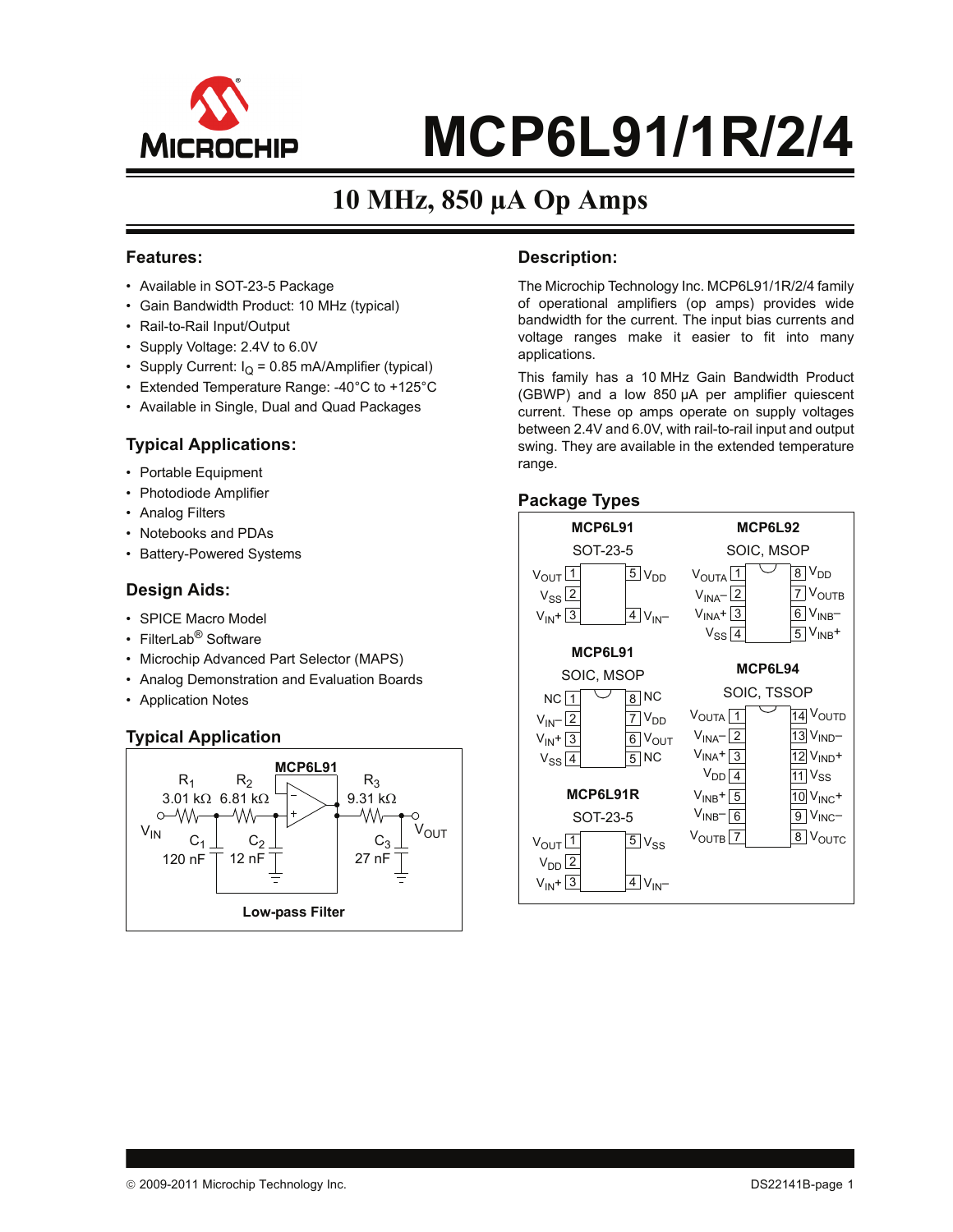**NOTES:**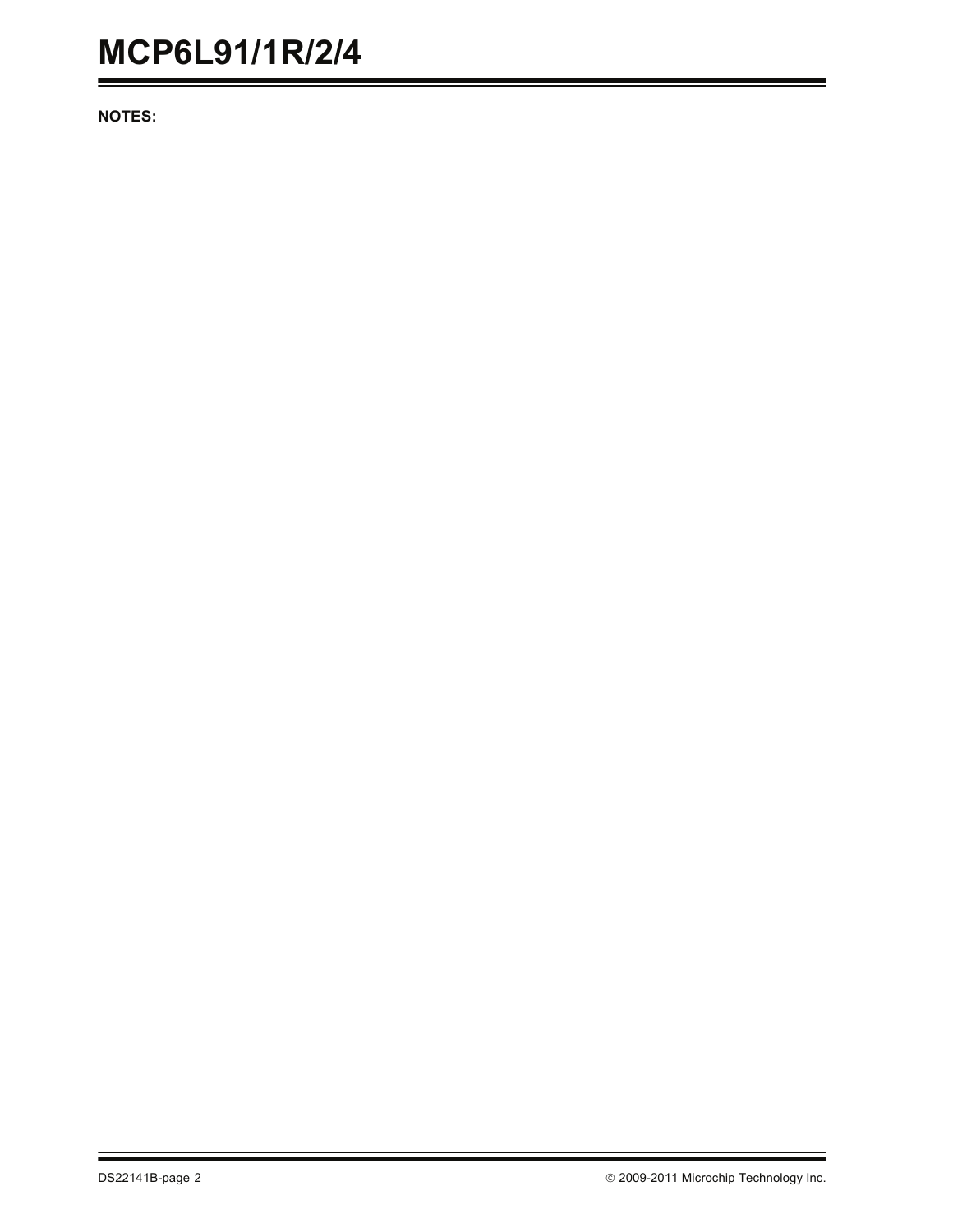#### **1.0 ELECTRICAL CHARACTERISTICS**

#### <span id="page-2-2"></span><span id="page-2-1"></span>**1.1 Absolute Maximum Ratings †**

| Analog Inputs ( $V_{IN}$ +, $V_{IN}$ -) †† $V_{SS}$ – 1.0V to $V_{DD}$ + 1.0V |  |
|-------------------------------------------------------------------------------|--|
| All Inputs and Outputs $V_{SS}$ – 0.3V to $V_{DD}$ + 0.3V                     |  |
|                                                                               |  |
|                                                                               |  |
|                                                                               |  |
|                                                                               |  |
|                                                                               |  |
| ESD protection on all pins (HBM, MM)  4 kV, 400V                              |  |

**† Notice:** Stresses above those listed under "Absolute Maximum Ratings" may cause permanent damage to the device. This is a stress rating only and functional operation of the device at those or any other conditions above those indicated in the operational listings of this specification is not implied. Exposure to maximum rating conditions for extended periods may affect device reliability.

†† See **[Section 4.1.2 "Input Voltage and Current Limits"](#page-10-0)**.

#### **1.2 Specifications**

#### **TABLE 1-1: DC ELECTRICAL SPECIFICATIONS**

**Electrical Characteristics:** Unless otherwise indicated,  $T_A$  = +25°C,  $V_{DD}$  = 5.0V,  $V_{SS}$  = GND,  $V_{CM}$  =  $V_{SS}$ ,  $V_{OUT} \approx V_{DD}/2$ ,  $V_L = V_{DD}/2$  and R<sub>L</sub> = 10 k $\Omega$  to V<sub>L</sub> (refer to [Figure 1-1](#page-3-0)).

| <b>Parameters</b>                   | Sym                        | Min<br>(Note 1)          | <b>Typ</b>               | <b>Max</b><br>(Note 1)         | <b>Units</b>  | <b>Conditions</b>               |
|-------------------------------------|----------------------------|--------------------------|--------------------------|--------------------------------|---------------|---------------------------------|
| <b>Input Offset</b>                 |                            |                          |                          |                                |               |                                 |
| Input Offset Voltage                | $V_{OS}$                   | $-4$                     | ±1                       | $+4$                           | mV            |                                 |
| Input Offset Voltage Drift          | $\Delta V_{OS}/\Delta T_A$ | —                        | ±1.3                     | $\overbrace{\phantom{123321}}$ | $\mu$ V/°C    | $T_A$ = -40°C to+125°C          |
| Power Supply Rejection Ratio        | <b>PSRR</b>                |                          | 89                       |                                | dB            |                                 |
| <b>Input Current and Impedance</b>  |                            |                          |                          |                                |               |                                 |
| Input Bias Current                  | ΙB                         | —                        | $\mathbf{1}$             |                                | рA            |                                 |
| <b>Across Temperature</b>           | ΙB                         |                          | 50                       |                                | pA            | $T_A$ = +85°C                   |
| <b>Across Temperature</b>           | l <sub>B</sub>             |                          | 2000                     |                                | pA            | $T_A$ = +125°C                  |
| Input Offset Current                | $I_{OS}$                   |                          | ±1                       |                                | pA            |                                 |
| Common Mode Input Impedance         | $Z_{CM}$                   |                          | $10^{13}$   6            |                                | $\Omega$   pF |                                 |
| Differential Input Impedance        | $Z_{DIEE}$                 | $\overline{\phantom{0}}$ | $10^{13}$   3            |                                | $\Omega$   pF |                                 |
| <b>Common Mode</b>                  |                            |                          |                          |                                |               |                                 |
| Common Mode Input Voltage Range     | $V_{CMR}$                  | $-0.3$                   |                          | 5.3                            | V             |                                 |
| Common Mode Rejection Ratio         | <b>CMRR</b>                | —                        | 91                       | —                              | dB            | $V_{CM}$ = -0.3V to 5.3V        |
| Open Loop Gain                      |                            |                          |                          |                                |               |                                 |
| DC Open Loop Gain (large signal)    | $A_{OL}$                   | $\overline{\phantom{0}}$ | 105                      |                                | dB            | $V_{\text{OUT}} = 0.2V$ to 4.8V |
| Output                              |                            |                          |                          |                                |               |                                 |
| Maximum Output Voltage Swing        | $V_{OL}$                   |                          | $\overline{\phantom{0}}$ | 0.020                          | V             | $G = +2$ , 0.5V Input Overdrive |
|                                     | $V_{OH}$                   | 4.980                    |                          |                                | V             | $G = +2$ , 0.5V Input Overdrive |
| <b>Output Short Circuit Current</b> | $I_{SC}$                   | —                        | ±25                      |                                | mA            |                                 |
| <b>Power Supply</b>                 |                            |                          |                          |                                |               |                                 |
| Supply Voltage                      | $V_{DD}$                   | 2.4                      |                          | 6.0                            | $\vee$        |                                 |
| Quiescent Current per Amplifier     | l <sub>Q</sub>             | 0.35                     | 0.85                     | 1.35                           | mA            | $I_{\rm O} = 0$                 |

<span id="page-2-0"></span>**Note 1:** For design guidance only; not tested.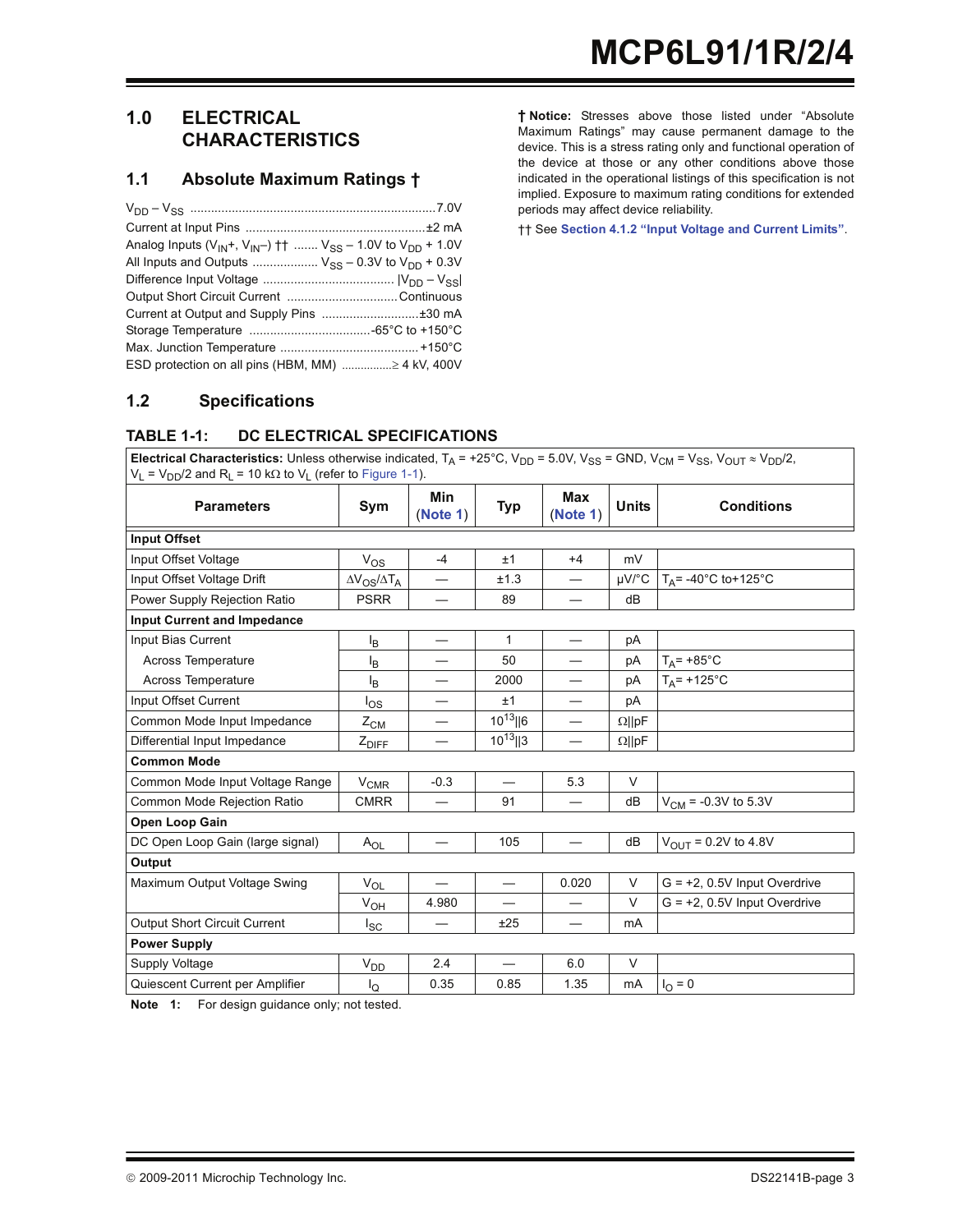#### **TABLE 1-2: AC ELECTRICAL SPECIFICATIONS**

| <b>Electrical Characteristics:</b> Unless otherwise indicated, $T_A = +25^{\circ}C$ , $V_{DD} = +5.0V$ , $V_{SS} = GND$ , $V_{CM} = V_{SS}$ , $V_{OUT} \approx V_{DD}/2$ ,<br>$V_L = V_{DD}/2$ , R <sub>L</sub> = 10 k $\Omega$ to V <sub>L</sub> and C <sub>L</sub> = 60 pF (refer to Figure 1-1). |             |     |     |     |                 |                   |  |  |  |
|-----------------------------------------------------------------------------------------------------------------------------------------------------------------------------------------------------------------------------------------------------------------------------------------------------|-------------|-----|-----|-----|-----------------|-------------------|--|--|--|
| <b>Parameters</b>                                                                                                                                                                                                                                                                                   | Sym         | Min | Typ | Max | <b>Units</b>    | <b>Conditions</b> |  |  |  |
| <b>AC Response</b>                                                                                                                                                                                                                                                                                  |             |     |     |     |                 |                   |  |  |  |
| <b>Gain Bandwidth Product</b>                                                                                                                                                                                                                                                                       | <b>GBWP</b> |     | 10  |     | <b>MHz</b>      |                   |  |  |  |
| Phase Margin                                                                                                                                                                                                                                                                                        | PM          |     | 65  |     | $\circ$         | $G = +1$          |  |  |  |
| Slew Rate                                                                                                                                                                                                                                                                                           | <b>SR</b>   |     |     |     | $V/\mu s$       |                   |  |  |  |
| <b>Noise</b>                                                                                                                                                                                                                                                                                        |             |     |     |     |                 |                   |  |  |  |
| .<br>.                                                                                                                                                                                                                                                                                              |             |     |     |     | $\cdot$ $\cdot$ | $\sim$<br>.       |  |  |  |

| Input Noise Voltage         | $E_{\text{ni}}$ | 2.5 | µV <sub>P-P</sub> | f = 0.1 Hz to 10 Hz |
|-----------------------------|-----------------|-----|-------------------|---------------------|
| Input Noise Voltage Density | $e_{ni}$        | 9.4 | nV/√Hz            | $f = 10$ kHz        |
| Input Noise Current Density | 'ni             | s.  | fA/√Hz            | $f = 1$ kHz         |
|                             |                 |     |                   |                     |

#### **TABLE 1-3: TEMPERATURE SPECIFICATIONS**

| <b>Electrical Characteristics:</b> Unless otherwise indicated, all limits are specified for: $V_{DD}$ = +2.4V to +6.0V, V <sub>SS</sub> = GND. |                |     |     |            |               |                   |  |  |
|------------------------------------------------------------------------------------------------------------------------------------------------|----------------|-----|-----|------------|---------------|-------------------|--|--|
| <b>Parameters</b>                                                                                                                              | Sym            | Min | Typ | <b>Max</b> | <b>Units</b>  | <b>Conditions</b> |  |  |
| <b>Temperature Ranges</b>                                                                                                                      |                |     |     |            |               |                   |  |  |
| Specified Temperature Range                                                                                                                    | T <sub>A</sub> | -40 |     | $+125$     | °C            |                   |  |  |
| Operating Temperature Range                                                                                                                    | Т <sub>А</sub> | -40 |     | $+125$     | $^{\circ}C$   | (Note 1)          |  |  |
| Storage Temperature Range                                                                                                                      | T <sub>A</sub> | -65 |     | $+150$     | °C            |                   |  |  |
| <b>Thermal Package Resistances</b>                                                                                                             |                |     |     |            |               |                   |  |  |
| Thermal Resistance, 5L-SOT-23                                                                                                                  | $\theta$ JA    |     | 256 |            | °C/W          |                   |  |  |
| Thermal Resistance, 8L-SOIC (150 mil)                                                                                                          | $\theta_{JA}$  |     | 163 |            | $\degree$ C/W |                   |  |  |
| Thermal Resistance, 8L-MSOP                                                                                                                    | $\theta$ JA    |     | 206 |            | $\degree$ C/W |                   |  |  |
| Thermal Resistance, 14L-SOIC                                                                                                                   | $\theta$ JA    |     | 120 |            | $\degree$ C/W |                   |  |  |
| Thermal Resistance, 14L-TSSOP                                                                                                                  | $\theta_{JA}$  |     | 100 |            | $\degree$ C/W |                   |  |  |

<span id="page-3-1"></span>**Note 1:** Operation must not cause T<sub>J</sub> to exceed Maximum Junction Temperature specification (150°C).

### **1.3 Test Circuit**

The circuit used for most DC and AC tests is shown in [Figure 1-1.](#page-3-0) This circuit can independently set  $V_{CM}$  and  $V_{\text{OUT}}$ ; see [Equation 1-1.](#page-3-2) Note that  $V_{\text{CM}}$  is not the circuit's common mode voltage ( $(V_P + V_M)/2$ ), and that  $V_{OST}$  includes  $V_{OS}$  plus the effects (on the input offset error,  $V_{OST}$ ) of temperature, CMRR, PSRR and  $A_{OL}$ .

#### <span id="page-3-2"></span>**EQUATION 1-1:**

| $G_{DM} = R_F/R_G$                                         |       |  |  |  |  |  |
|------------------------------------------------------------|-------|--|--|--|--|--|
| $V_{CM} = (V_p + V_{DD}/2)/2$                              |       |  |  |  |  |  |
| $V_{OST} = V_{IN-} - V_{IN+}$                              |       |  |  |  |  |  |
| $V_{OUT} = (V_{DD}/2) + (V_p - V_M) + V_{OST}(1 + G_{DM})$ |       |  |  |  |  |  |
| Where:                                                     |       |  |  |  |  |  |
| $G_{DM}$ = Differential Mode Gain                          | (V/V) |  |  |  |  |  |
| $V_{CM}$ = Op Amp's Common Mode<br>Input Voltage           | (V)   |  |  |  |  |  |
| $V_{OST}$ = Op Amp's Total Input Offset<br>Voltage         | (mV)  |  |  |  |  |  |



<span id="page-3-0"></span>*FIGURE 1-1: AC and DC Test Circuit for Most Specifications.*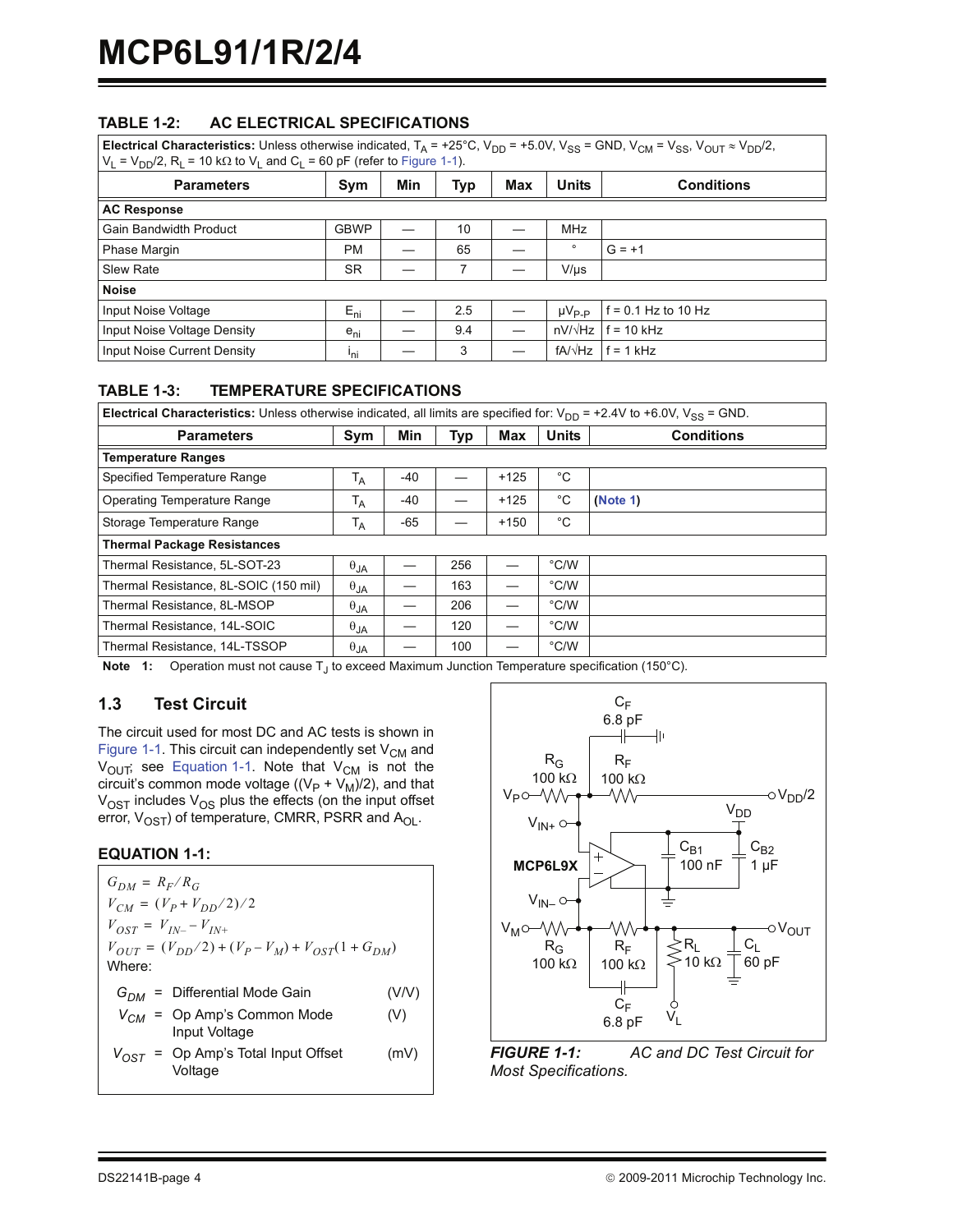# **2.0 TYPICAL PERFORMANCE CURVES**

**Note:** The graphs and tables provided following this note are a statistical summary based on a limited number of samples and are provided for informational purposes only. The performance characteristics listed herein are not tested or guaranteed. In some graphs or tables, the data presented may be outside the specified operating range (e.g., outside specified power supply range) and therefore outside the warranted range.

**Note:** Unless otherwise indicated,  $T_A = +25^{\circ}$ C,  $V_{DD} = 5.0$ V,  $V_{SS} = GND$ ,  $V_{CM} = V_{SS}$ ,  $V_{OUT} = V_{DD}/2$ ,  $V_L = V_{DD}/2$ ,  $R_L$  = 10 k $\Omega$  to  $V_L$  and  $C_L$  = 60 pF.



*FIGURE 2-1: Input Offset Voltage vs. Common Mode Input Voltage at V<sub>DD</sub> = 2.4V.* 



*FIGURE 2-2: Input Offset Voltage vs. Common Mode Input Voltage at V<sub>DD</sub> = 5.5V.* 



*Output Voltage.*



*FIGURE 2-4: Input Common Mode Range Voltage vs. Ambient Temperature.*



*Temperature.*



*Frequency.*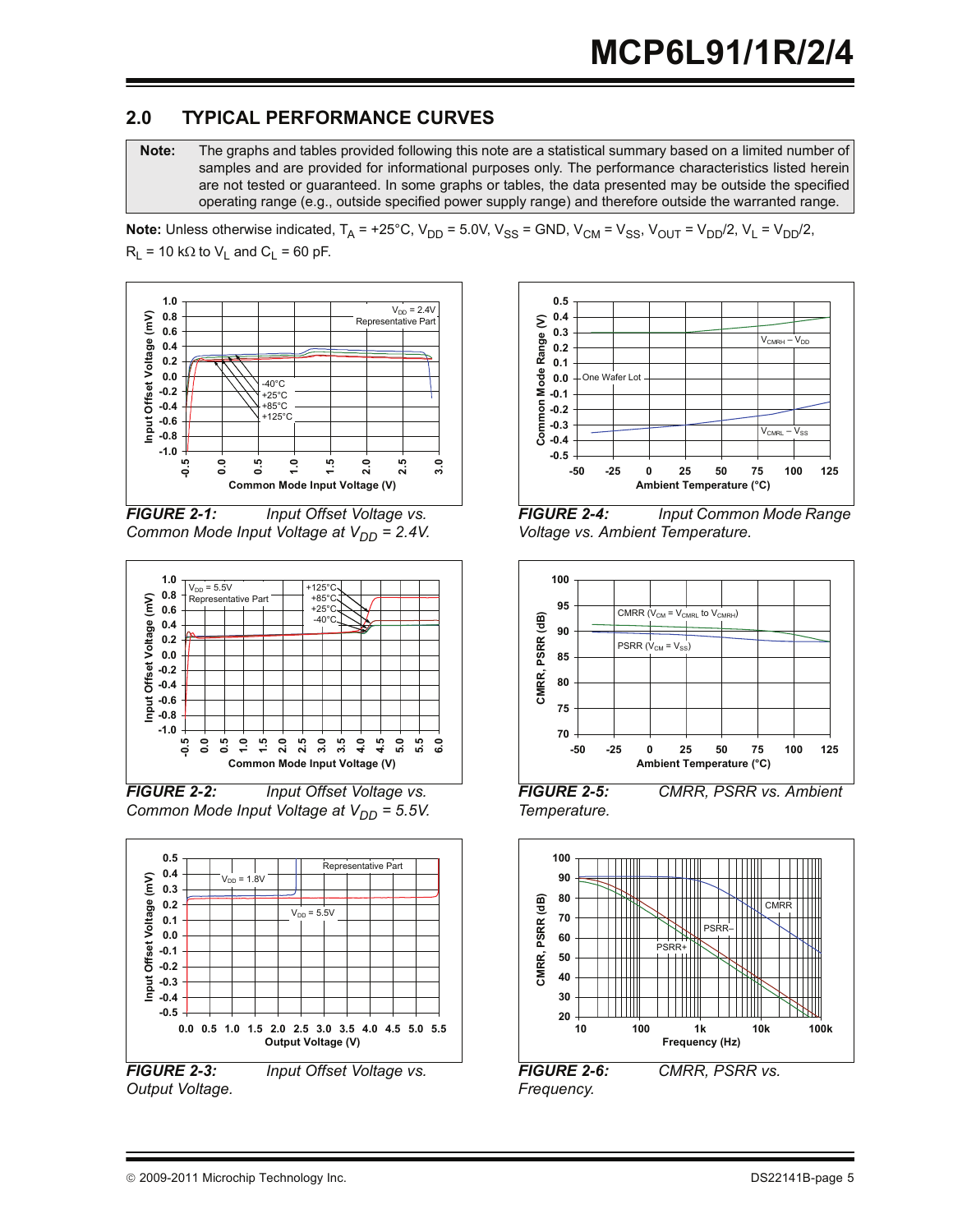**Note:** Unless otherwise indicated,  $T_A = +25^{\circ}C$ ,  $V_{DD} = +5.0V$ ,  $V_{SS} = GND$ ,  $V_{CM} = V_{SS}$ ,  $V_{OUT} = V_{DD}/2$ ,  $V_L = V_{DD}/2$ ,  $R_L$  = 10 k $\Omega$  to  $V_L$  and  $C_L$  = 60 pF.



<span id="page-5-1"></span>*FIGURE 2-7: Measured Input Current vs. Input Voltage (below V<sub>SS</sub>).* 



*FIGURE 2-8: Open-Loop Gain, Phase vs. Frequency.*



*vs. Frequency.*





<span id="page-5-0"></span>*FIGURE 2-10: The MCP6L91/1R/2/4 Show No Phase Reversal.*



*FIGURE 2-11: Quiescent Current vs. Power Supply Voltage.*



*FIGURE 2-12: Output Short Circuit Current vs. Power Supply Voltage.*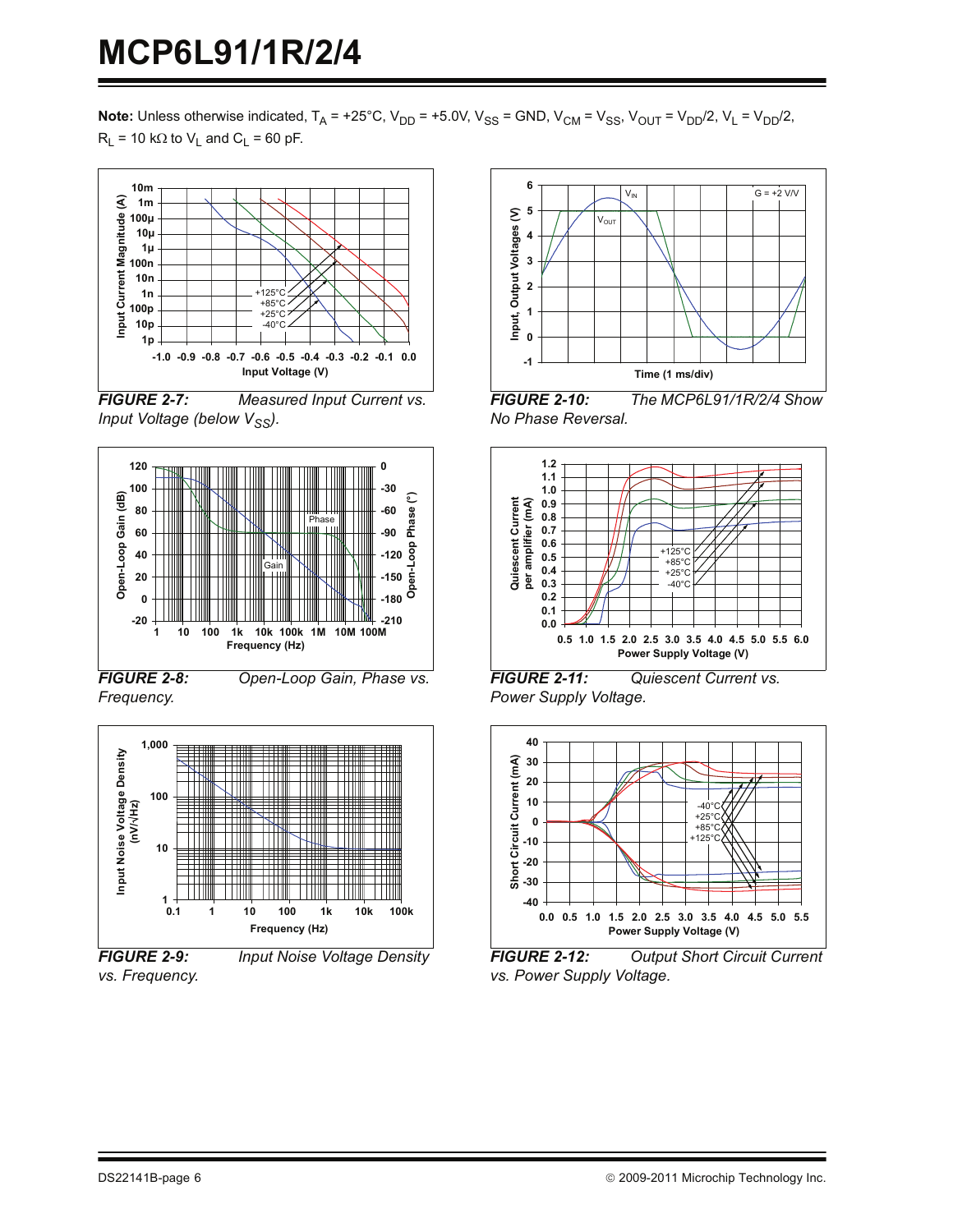**Note:** Unless otherwise indicated,  $T_A = +25^{\circ}C$ ,  $V_{DD} = +5.0V$ ,  $V_{SS} = GND$ ,  $V_{CM} = V_{SS}$ ,  $V_{OUT} = V_{DD}/2$ ,  $V_L = V_{DD}/2$ ,  $R_L$  = 10 k $\Omega$  to  $V_L$  and  $C_L$  = 60 pF.



<span id="page-6-0"></span>*FIGURE 2-13: Ratio of Output Voltage Headroom to Output Current vs. Output Current.*



<span id="page-6-1"></span>*FIGURE 2-14: Small Signal, Noninverting Pulse Response.*



*Pulse Response.*



*FIGURE 2-16: Slew Rate vs. Ambient Temperature.*



*FIGURE 2-17: Output Voltage Swing vs. Frequency.*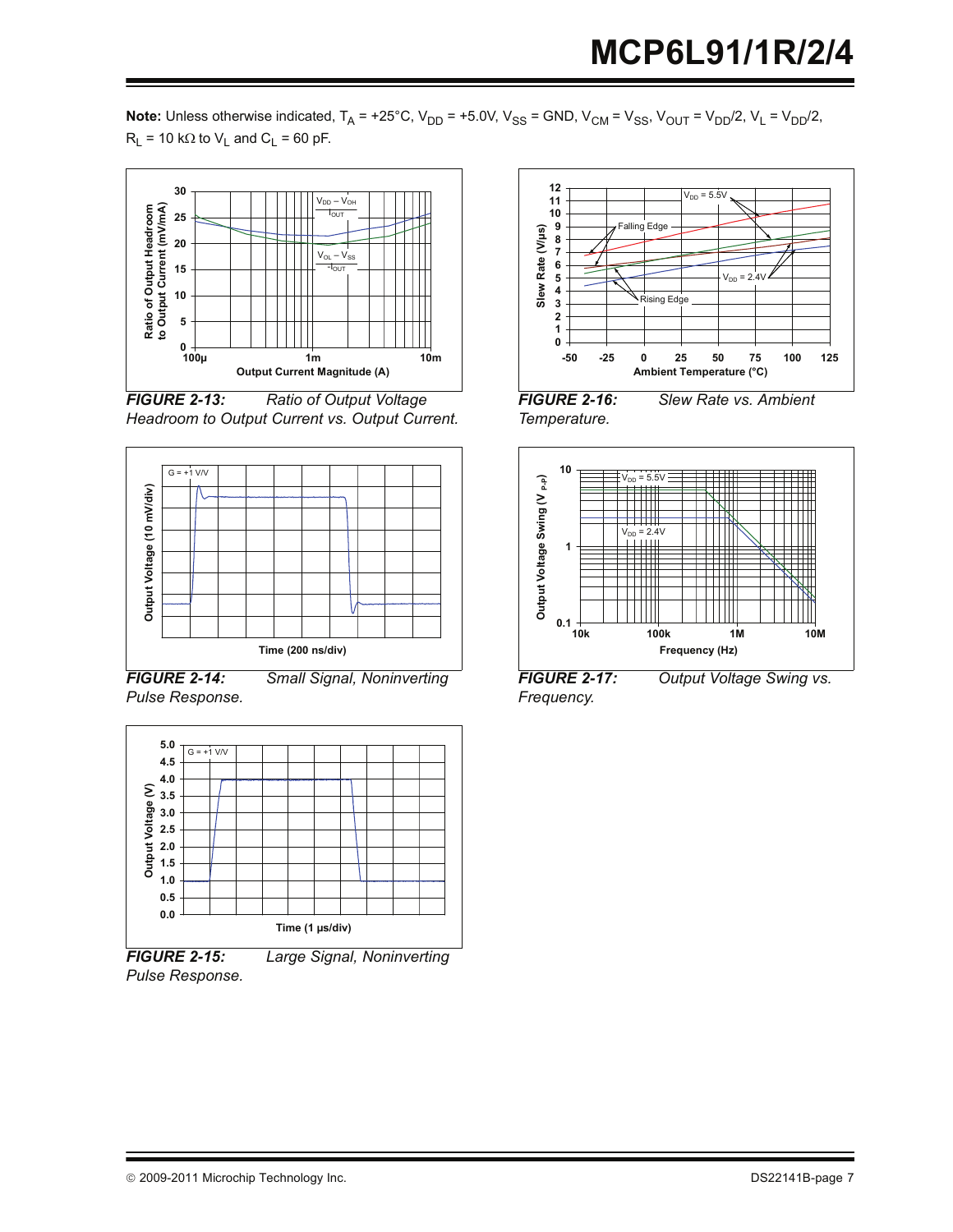**NOTES:**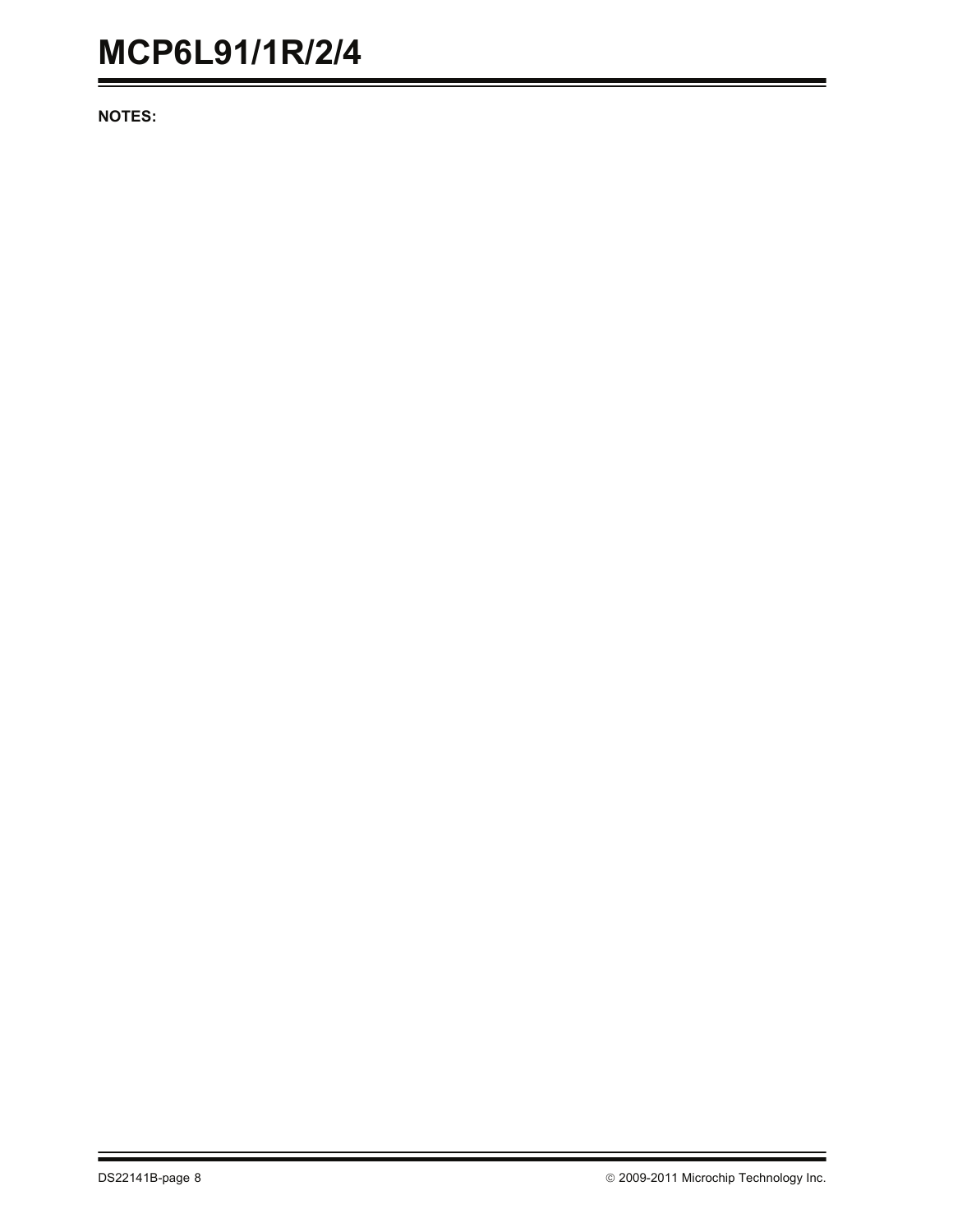# **3.0 PIN DESCRIPTIONS**

Descriptions of the pins are listed in [Table 3-1](#page-8-0).

| MCP6L91  |                    | MCP6L91R       | MCP6L92            | MCP6L94              |                          |                               |
|----------|--------------------|----------------|--------------------|----------------------|--------------------------|-------------------------------|
| SOT-23-5 | MSOP-8,<br>SOIC-8, | SOT-23-5       | MSOP-8,<br>SOIC-8, | SOIC-14.<br>TSSOP-14 | Symbol                   | <b>Description</b>            |
|          | 6                  |                |                    |                      | VOUT <sup>, V</sup> OUTA | Output (op amp A)             |
| 4        | $\overline{2}$     | 4              | $\overline{2}$     | 2                    | $V_{IN}$ , $V_{INA}$ –   | Inverting Input (op amp A)    |
| 3        | 3                  | 3              | 3                  | 3                    | $V_{IN}+$ , $V_{INA}+$   | Noninverting Input (op amp A) |
| 5        | 7                  | $\overline{2}$ | 8                  | 4                    | V <sub>DD</sub>          | Positive Power Supply         |
|          |                    |                | 5                  | 5                    | $V_{INB}$ +              | Noninverting Input (op amp B) |
|          |                    |                | 6                  | 6                    | $V_{INB}$                | Inverting Input (op amp B)    |
|          |                    |                | 7                  | 7                    | <b>VOUTB</b>             | Output (op amp B)             |
|          |                    |                |                    | 8                    | VOUTC                    | Output (op amp C)             |
|          |                    |                |                    | 9                    | $V_{\text{INC}}$         | Inverting Input (op amp C)    |
|          |                    |                |                    | 10                   | $V_{\text{INC}}$ +       | Noninverting Input (op amp C) |
| 2        | 4                  | 5              | 4                  | 11                   | $V_{SS}$                 | Negative Power Supply         |
|          |                    |                |                    | 12 <sup>°</sup>      | $VIND$ +                 | Noninverting Input (op amp D) |
|          |                    |                |                    | 13                   | $V_{\text{IND}}-$        | Inverting Input (op amp D)    |
|          |                    |                |                    | 14                   | VOUTD                    | Output (op amp D)             |
|          | 1, 5, 8            |                |                    |                      | NC.                      | No Internal Connection        |

<span id="page-8-0"></span>**TABLE 3-1: PIN FUNCTION TABLE**

#### **3.1 Analog Outputs**

The analog output pins  $(V<sub>OUT</sub>)$  are low-impedance voltage sources.

### **3.2 Analog Inputs**

The noninverting and inverting inputs  $(V_{1N}+, V_{1N-}, ...)$ are high-impedance CMOS inputs with low bias currents.

#### **3.3 Power Supply Pins**

The positive power supply  $(V_{DD})$  is 2.4V to 6.0V higher than the negative power supply  $(V_{SS})$ . For normal operation, the other pins are between  $V_{SS}$  and  $V_{DD}$ .

Typically, these parts are used in a single (positive) supply configuration. In this case,  $V_{SS}$  is connected to ground and  $V_{DD}$  is connected to the supply.  $V_{DD}$  will need bypass capacitors.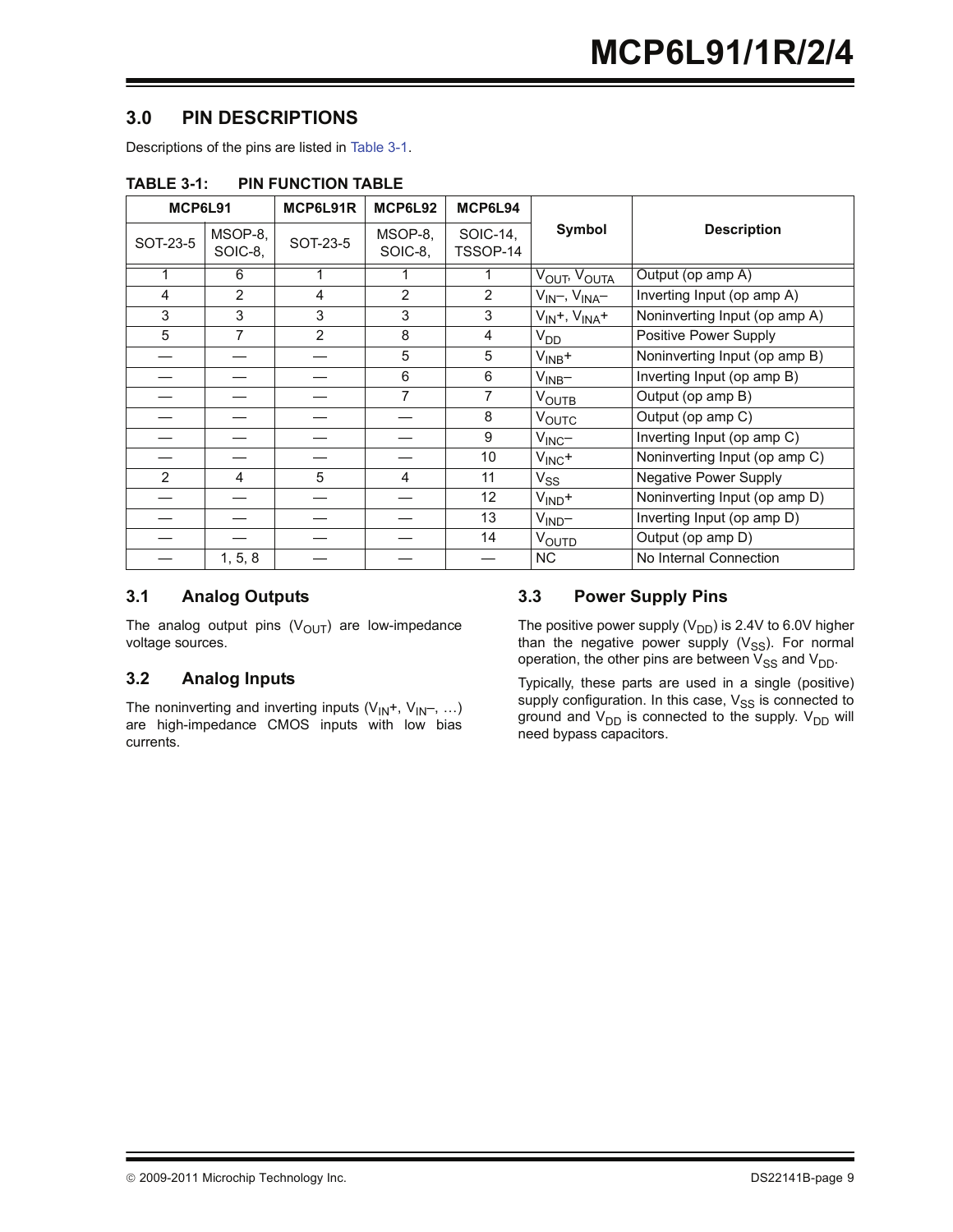**NOTES:**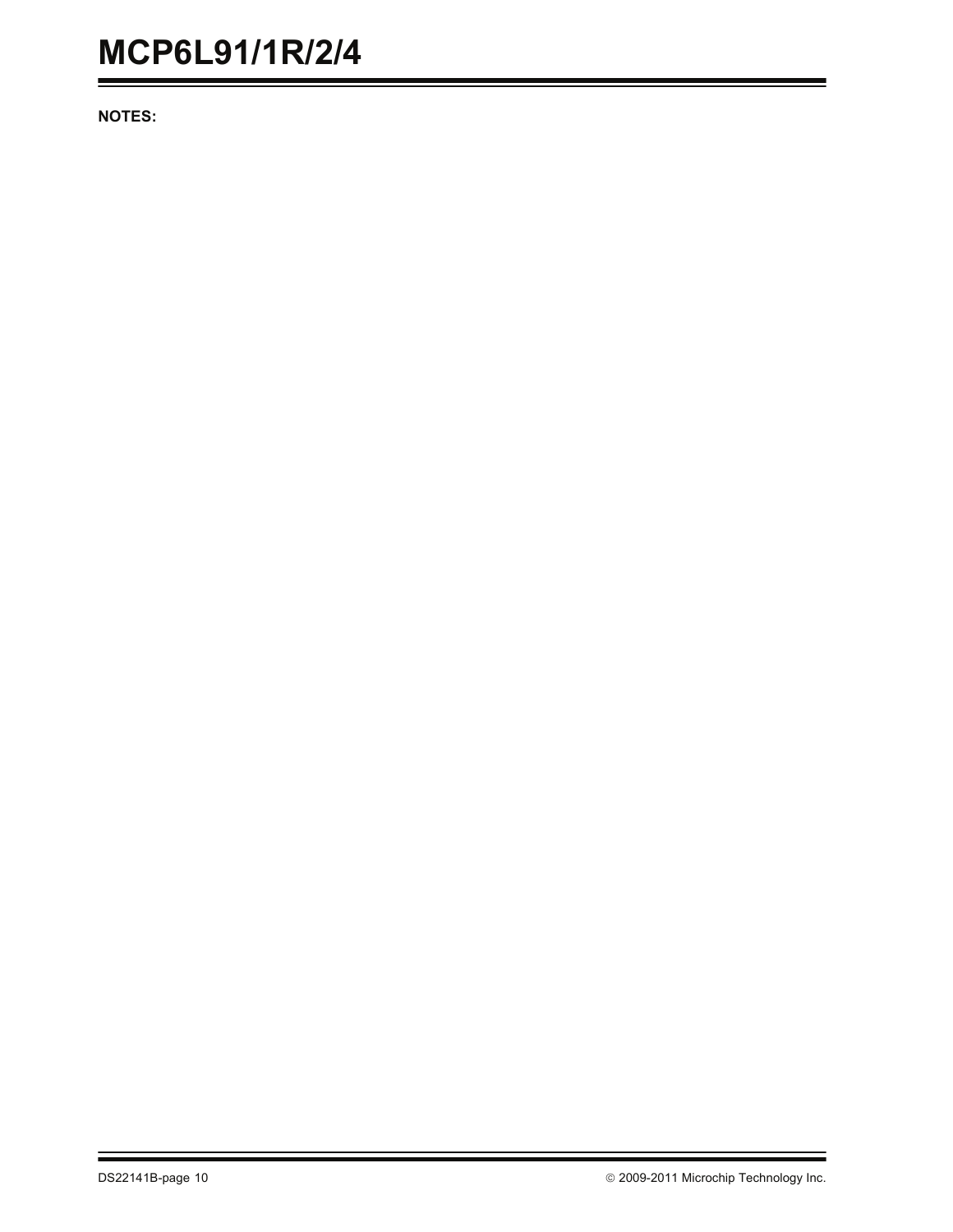#### **4.0 APPLICATION INFORMATION**

The MCP6L91/1R/2/4 family of op amps is manufactured using Microchip's state of the art CMOS process. It is designed for low cost, low power and general purpose applications. The low supply voltage, low quiescent current and wide bandwidth makes the MCP6L91/1R/2/4 ideal for battery-powered applications.

#### **4.1 Rail-to-Rail Inputs**

#### 4.1.1 PHASE REVERSAL

The MCP6L91/1R/2/4 op amps are designed to prevent phase inversion when the input pins exceed the supply voltages. [Figure 2-10](#page-5-0) shows an input voltage exceeding both supplies without any phase reversal.

#### <span id="page-10-0"></span>4.1.2 INPUT VOLTAGE AND CURRENT LIMITS

In order to prevent damage and/or improper operation of these amplifiers, the circuit they are in must limit the currents (and voltages) at the input pins (see **[Section 1.1 "Absolute Maximum Ratings †"](#page-2-1)**). [Figure 4-1](#page-10-1) shows the recommended approach to protecting these inputs. The internal ESD diodes prevent the input pins ( $V_{IN}$ + and  $V_{IN}$ ) from going too far below ground, and the resistors  $R_1$  and  $R_2$  limit the possible current drawn out of the input pins. Diodes  $D_1$ and  $D_2$  prevent the input pins ( $V_{IN}$ + and  $V_{IN}$ ) from going too far above  $V_{DD}$ , and dump any currents onto  $V_{DD}$ .



#### <span id="page-10-1"></span>*FIGURE 4-1: Protecting the Analog Inputs.*

A significant amount of current can flow out of the inputs (through the ESD diodes) when the common mode voltage ( $V_{CM}$ ) is below ground ( $V_{SS}$ ); see [Figure 2-7.](#page-5-1) Applications that are high-impedance may need to limit the usable voltage range.

#### 4.1.3 NORMAL OPERATION

The input stage of the MCP6L91/1R/2/4 op amps use two differential CMOS input stages in parallel. One operates at low common mode input voltage  $(V_{CM})$ , while the other operates at high  $V_{CM}$ . With this topology, and at room temperature, the device operates with  $V_{CM}$  up to 0.3V above  $V_{DD}$  and 0.3V below  $V_{SS}$  (typical at 25°C).

The transition between the two input stages occurs when  $V_{CM} = V_{DD} - 1.1V$ . For the best distortion and gain linearity, with noninverting gains, avoid this region of operation.

#### **4.2 Rail-to-Rail Output**

The output voltage range of the MCP6L91/1R/2/4 op amps is  $V_{DD}$  – 20 mV (minimum) and  $V_{SS}$  + 20 mV (maximum) when  $R_L = 10 k\Omega$  is connected to  $V_{DD}/2$ and  $V_{DD}$  = 5.0V. Refer to [Figure 2-13](#page-6-0) for more information.

#### **4.3 Capacitive Loads**

Driving large capacitive loads can cause stability problems for voltage feedback op amps. As the load capacitance increases, the feedback loop's phase margin decreases and the closed-loop bandwidth is reduced. This produces gain peaking in the frequency response, with overshoot and ringing in the step response.

When driving large capacitive loads with these op amps (e.g.,  $> 100$  pF when  $G = +1$ ), a small series resistor at the output  $(R<sub>ISO</sub>$  in [Figure 4-2](#page-10-2)) improves the feedback loop's stability by making the output load resistive at higher frequencies; the bandwidth will usually be decreased.



<span id="page-10-2"></span>*FIGURE 4-2: Output Resistor, RISO stabilizes large capacitive loads.*

Bench measurements are helpful in choosing  $R_{\text{ISO}}$ . Adjust  $R_{ISO}$  so that a small signal step response (see [Figure 2-14\)](#page-6-1) has reasonable overshoot (e.g., 4%).

<sup>© 2009-2011</sup> Microchip Technology Inc. **DS22141B-page 11** and DS22141B-page 11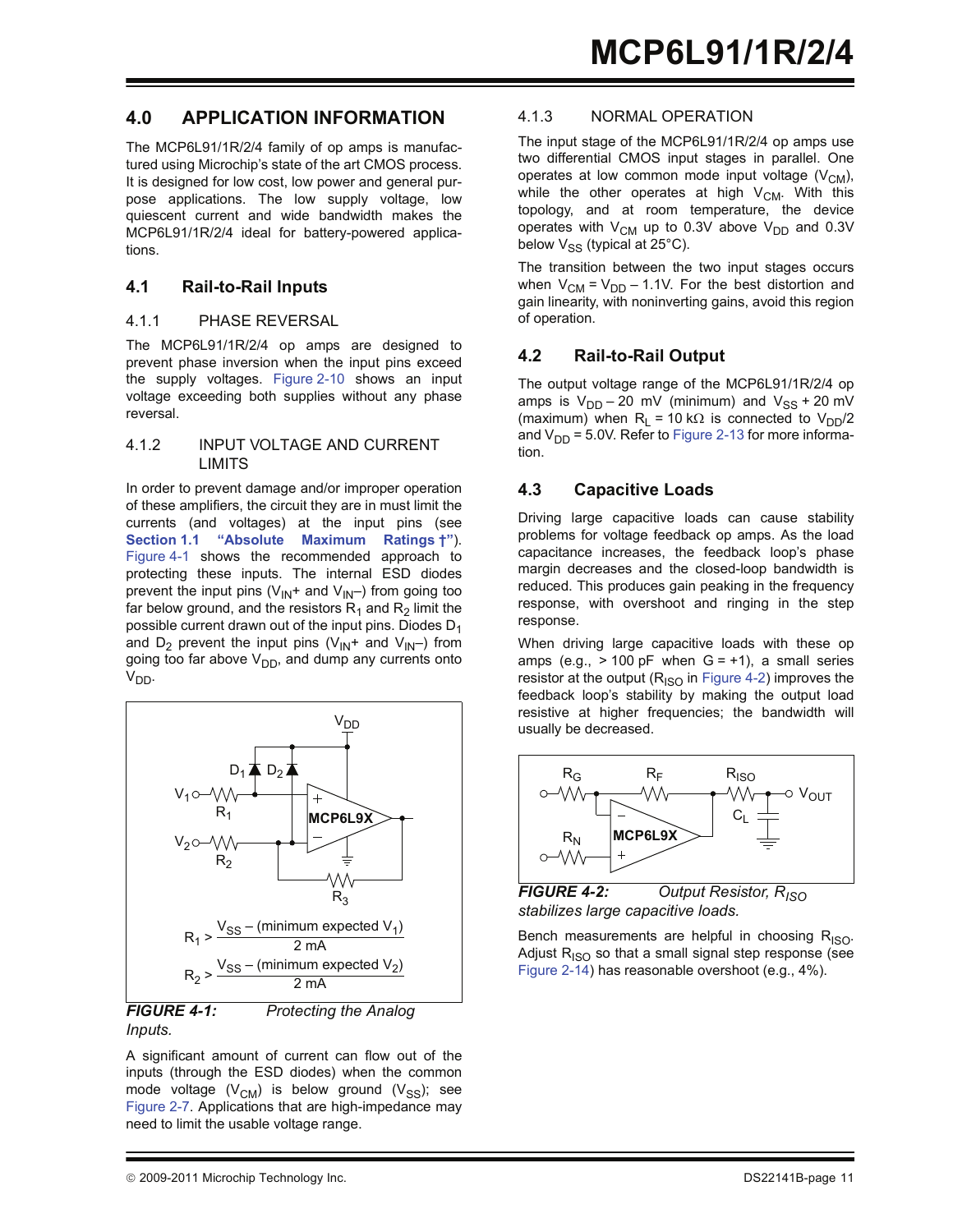#### **4.4 Supply Bypass**

With this family of operational amplifiers, the power supply pin  $(V_{DD}$  for single supply) should have a local bypass capacitor (i.e.,  $0.01 \mu F$  to  $0.1 \mu F$ ) within 2 mm for good high-frequency performance. It also needs a bulk capacitor (i.e.,  $1 \mu F$  or larger) within 100 mm to provide large, slow currents. This bulk capacitor can be shared with other nearby analog parts.

#### **4.5 Unused Op Amps**

An unused op amp in a quad package (e.g., MCP6L94) should be configured as shown in [Figure 4-3.](#page-11-0) These circuits prevent the output from toggling and causing crosstalk. Circuit A sets the op amp at its minimum noise gain. The resistor divider produces any desired reference voltage within the output voltage range of the op amp; the op amp buffers that reference voltage. Circuit B uses the minimum number of components and operates as a comparator, but it may draw more current.



<span id="page-11-0"></span>

#### **4.6 PCB Surface Leakage**

In applications where low input bias current is critical, printed circuit board (PCB) surface leakage effects need to be considered. Surface leakage is caused by humidity, dust or other contamination on the board. Under low humidity conditions, a typical resistance between nearby traces is 10<sup>12</sup> $\Omega$ . A 5V difference would cause 5 pA of current to flow; this is greater than this family's bias current at 25°C (1 pA, typical).

The easiest way to reduce surface leakage is to use a guard ring around sensitive pins (or traces). The guard ring is biased at the same voltage as the sensitive pin. [Figure 4-4](#page-11-1) is an example of this type of layout.



<span id="page-11-1"></span>*FIGURE 4-4: Example Guard Ring Layout.*

- 1. Inverting Amplifiers ([Figure 4-4\)](#page-11-1) and Transimpedance Gain Amplifiers (convert current to voltage, such as photo detectors).
	- a) Connect the guard ring to the noninverting input pin  $(V_{IN}+)$ ; this biases the guard ring to the same reference voltage as the op amp's input (e.g.,  $V_{DD}/2$  or ground).
	- b) Connect the inverting pin  $(V_{IN}-)$  to the input with a wire that does not touch the PCB surface.
- 2. Noninverting Gain and Unity-Gain Buffer.
	- a) Connect the guard ring to the inverting input pin  $(V_{IN}-)$ ; this biases the guard ring to the common mode input voltage.
	- b) Connect the noninverting pin  $(V_{IN}+)$  to the input with a wire that does not touch the PCB surface.

#### **4.7 Application Circuit**

#### 4.7.1 ACTIVE LOW-PASS FILTER

The MCP6L91/1R/2/4 op amp's low input noise and good output current drive make it possible to design low noise filters. Reducing the resistors' values also reduces the noise and increases the frequency at which parasitic capacitances affect the response. These trade-offs need to be considered when selecting circuit elements.

[Figure 4-5](#page-11-2) shows a third-order Chebyshev filter with a 1 kHz bandwidth, 0.2 dB ripple and a gain of +1 V/V. The component values were selected using Microchip's FilterLab<sup>®</sup> software. Resistor  $R_3$  was reduced in value by increasing  $C_3$  in FilterLab.



<span id="page-11-2"></span>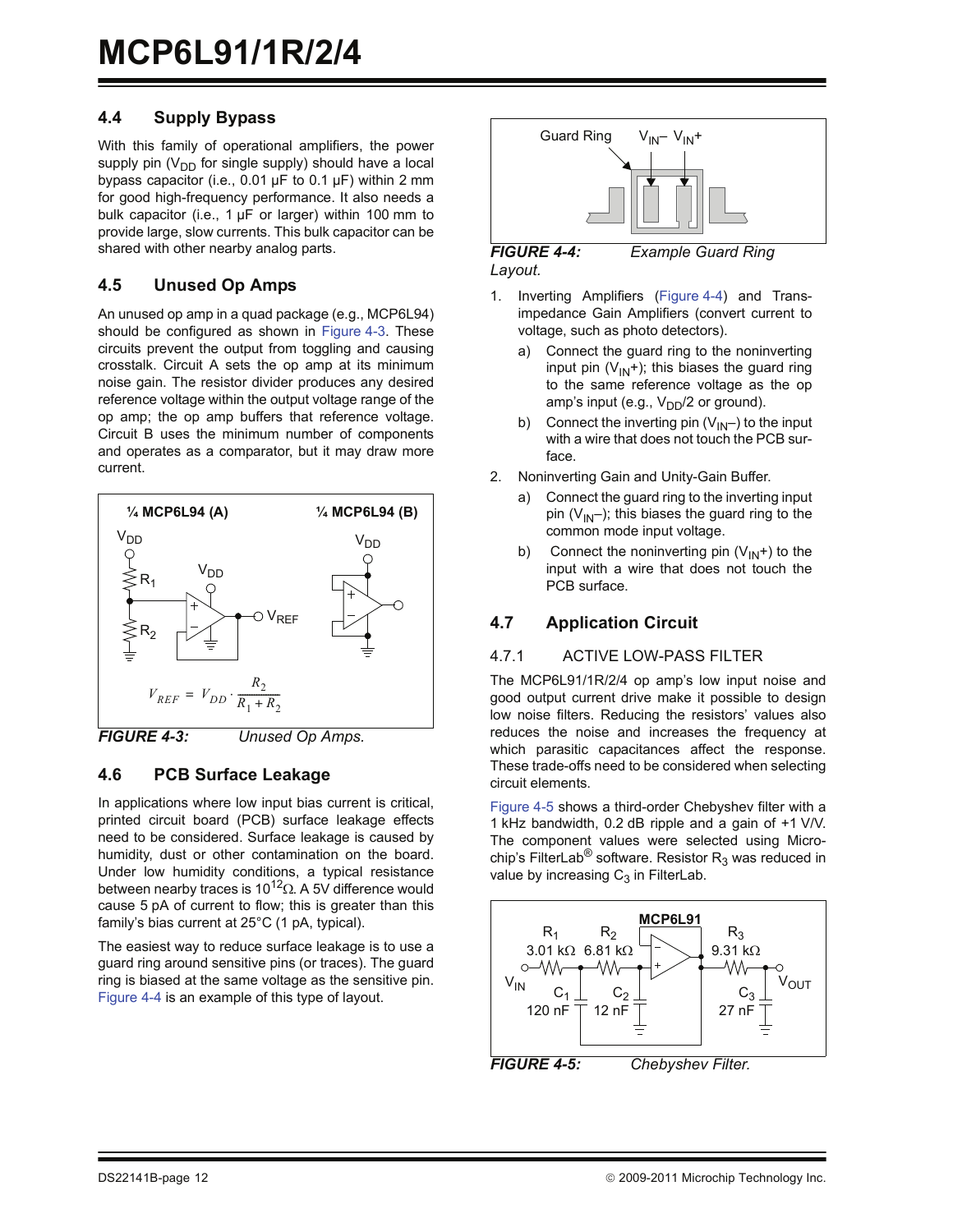### **5.0 DESIGN AIDS**

Microchip provides the basic design aids needed for the MCP6L91/1R/2/4 family of op amps.

#### <span id="page-12-0"></span>**5.1 SPICE Macro Model**

The latest SPICE macro model for the MCP6L91/1R/2/4 op amp is available on the Microchip web site at www.microchip.com. The model was written and tested in official Orcad (Cadence) owned PSPICE. For other simulators, translation may be required.

The model covers a wide aspect of the op amp's electrical specifications. Not only does the model cover voltage, current, and resistance of the op amp, but it also covers the temperature and noise effects on the behavior of the op amp. The model has not been verified outside of the specification range listed in the op amp data sheet. The model behaviors under these conditions cannot be ensured to match the actual op amp performance.

Moreover, the model is intended to be an initial design tool. Bench testing is a very important part of any design and cannot be replaced with simulations. Also, simulation results using this macro model need to be validated by comparing them to the data sheet specifications and characteristic curves.

# **5.2 FilterLab® Software**

Microchip's FilterLab<sup>®</sup> software is an innovative software tool that simplifies analog active filter (using op amps) design. Available at no cost from the Microchip web site at www.microchip.com/filterlab, the Filter-Lab design tool provides full schematic diagrams of the filter circuit with component values. It also outputs the filter circuit in SPICE format, which can be used with the macro model to simulate actual filter performance.

#### **5.3 Microchip Advanced Part Selector (MAPS)**

MAPS is a software tool that helps efficiently identify Microchip devices that fit a particular design requirement. Available at no cost from the Microchip web site at www.microchip.com/maps, the MAPS is an overall selection tool for Microchip's product portfolio that includes Analog, Memory, MCUs and DSCs. Using this tool, a customer can define a filter to sort features for a parametric search of devices and export side-by-side technical comparison reports. Helpful links are also provided for data sheets, purchase and sampling of Microchip parts.

#### **5.4 Analog Demonstration and Evaluation Boards**

Microchip offers a broad spectrum of Analog Demonstration and Evaluation Boards that are designed to help customers achieve faster time to market. For a complete listing of these boards and their corresponding user's guides and technical information, visit the Microchip web site at www.microchip.com/analog tools.

Some boards that are especially useful are:

- MCP6XXX Amplifier Evaluation Board 1
- MCP6XXX Amplifier Evaluation Board 2
- MCP6XXX Amplifier Evaluation Board 3
- MCP6XXX Amplifier Evaluation Board 4
- Active Filter Demo Board Kit
- 5/6-Pin SOT-23 Evaluation Board, P/N VSUPEV2
- 8-Pin SOIC/MSOP/TSSOP/DIP Evaluation Board, P/N SOIC8EV
- 14-Pin SOIC/TSSOP/DIP Evaluation Board, P/N SOIC14EV

#### **5.5 Application Notes**

The following Microchip Application Notes are available on the Microchip web site at www.microchip. com/appnotes and are recommended as supplemental reference resources.

- **ADN003:** *"Select the Right Operational Amplifier for your Filtering Circuits"*, DS21821
- **AN722:** *"Operational Amplifier Topologies and DC Specifications"*, DS00722
- **AN723:** *"Operational Amplifier AC Specifications and Applications"*, DS00723
- **AN884:** *"Driving Capacitive Loads With Op Amps"*, DS00884
- **AN990:** *"Analog Sensor Conditioning Circuits An Overview"*, DS00990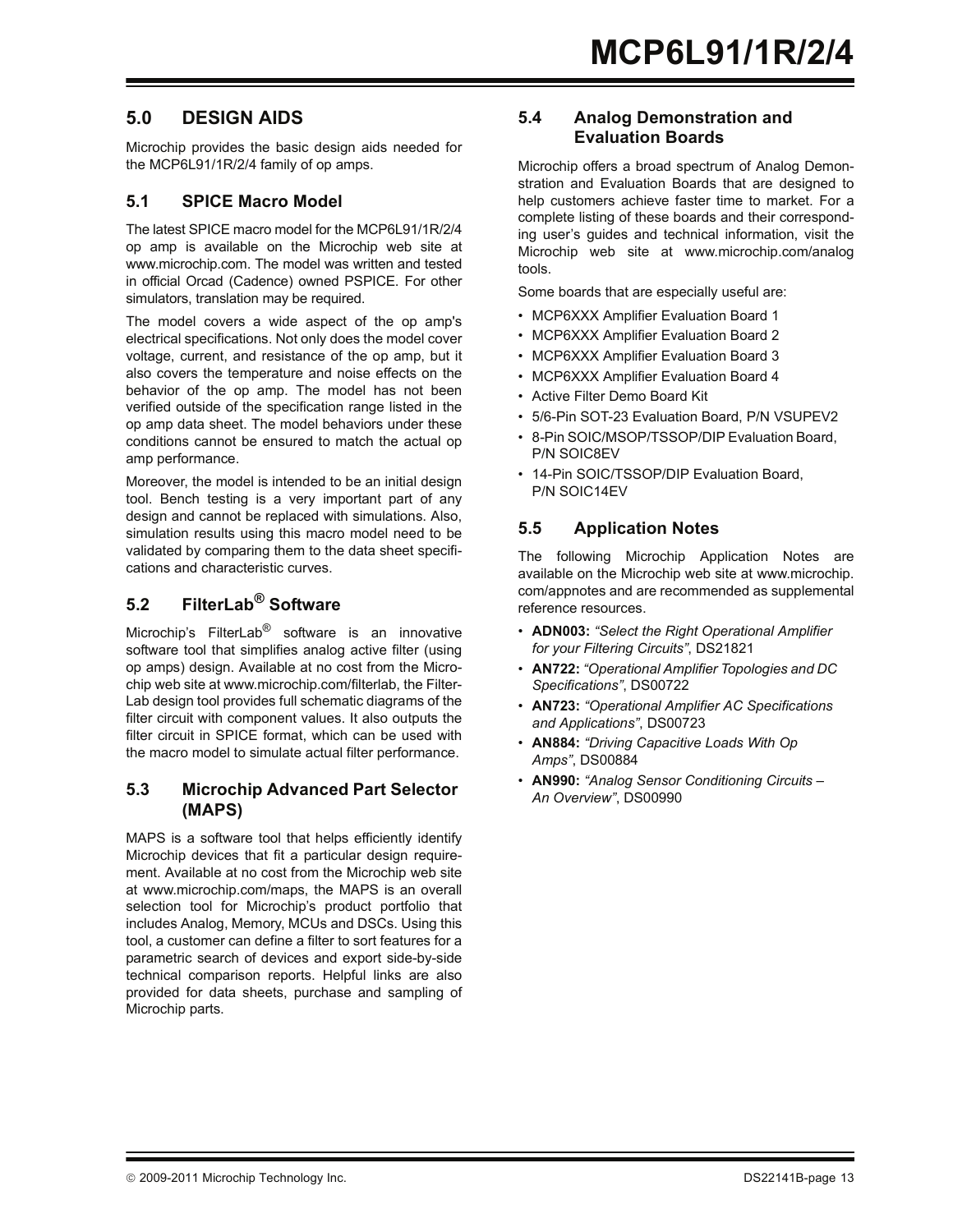**NOTES:**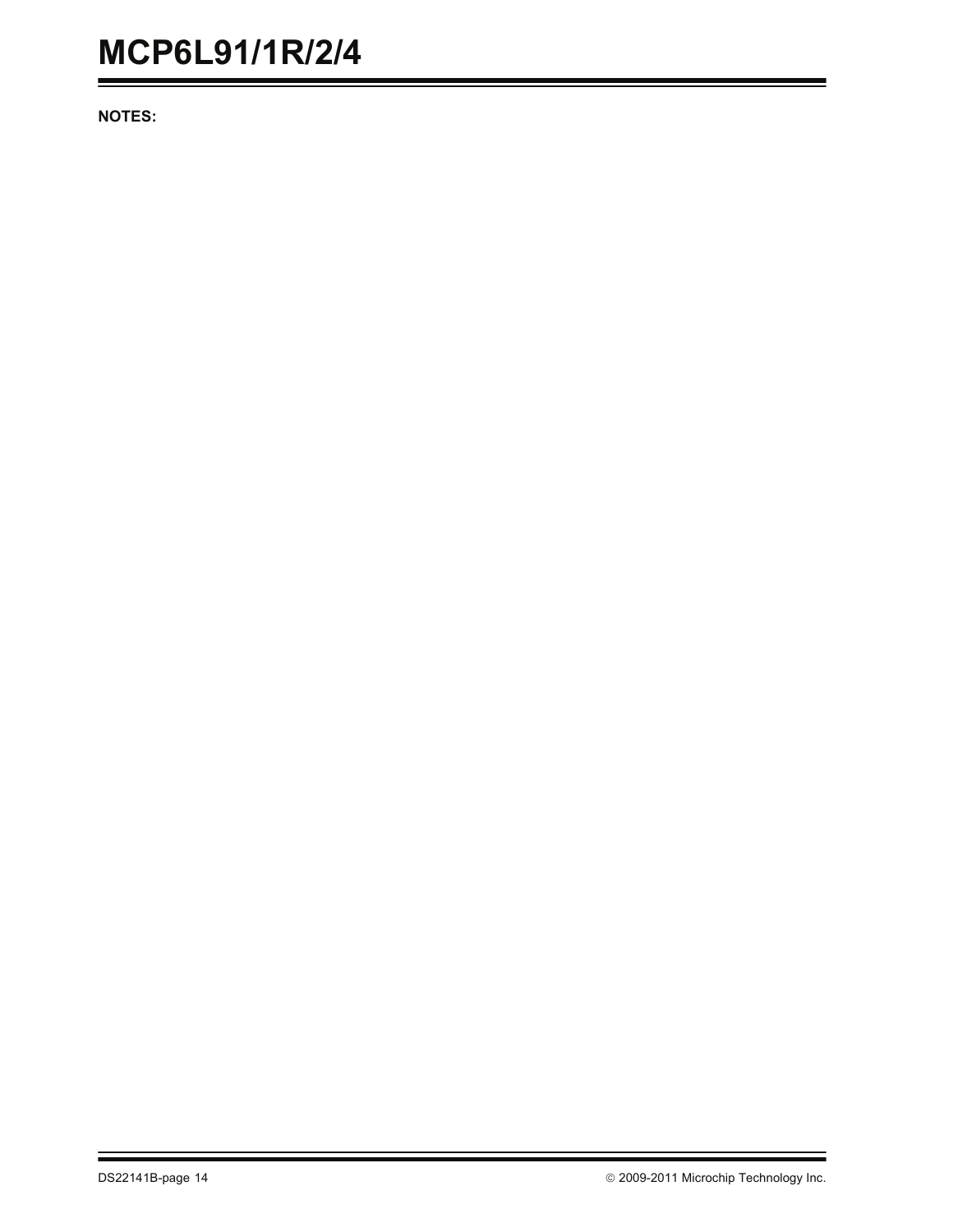### **6.0 PACKAGING INFORMATION**

# **6.1 Package Marking Information**

#### 5-Lead SOT-23 (**MCP6L91/1R**) Example:



| <b>Device</b>                          | Code |  |  |  |
|----------------------------------------|------|--|--|--|
| MCP6L91                                | UUNN |  |  |  |
| MCP6L91R                               | UVNN |  |  |  |
| <b>Note:</b> Applies to 5-Lead SOT-23. |      |  |  |  |

**Note:** Applies to 5-Lead SOT-23.



Example:





| 8-Lead MSOP (MCP6L92) |  |  |
|-----------------------|--|--|
|                       |  |  |



8-Lead SOIC (150 mil) (MCP6L92) Example:



|       | YY<br><b>WW</b><br><b>NNN</b><br>(e3)<br>$\star$ | <b>Legend:</b> XXX Customer-specific information<br>Year code (last digit of calendar year)<br>Year code (last 2 digits of calendar year)<br>Week code (week of January 1 is week '01')<br>Alphanumeric traceability code<br>Pb-free JEDEC designator for Matte Tin (Sn)<br>This package is Pb-free. The Pb-free JEDEC designator ((e3))<br>can be found on the outer packaging for this package. |
|-------|--------------------------------------------------|---------------------------------------------------------------------------------------------------------------------------------------------------------------------------------------------------------------------------------------------------------------------------------------------------------------------------------------------------------------------------------------------------|
| Note: |                                                  | In the event the full Microchip part number cannot be marked on one line, it will<br>be carried over to the next line, thus limiting the number of available<br>characters for customer-specific information.                                                                                                                                                                                     |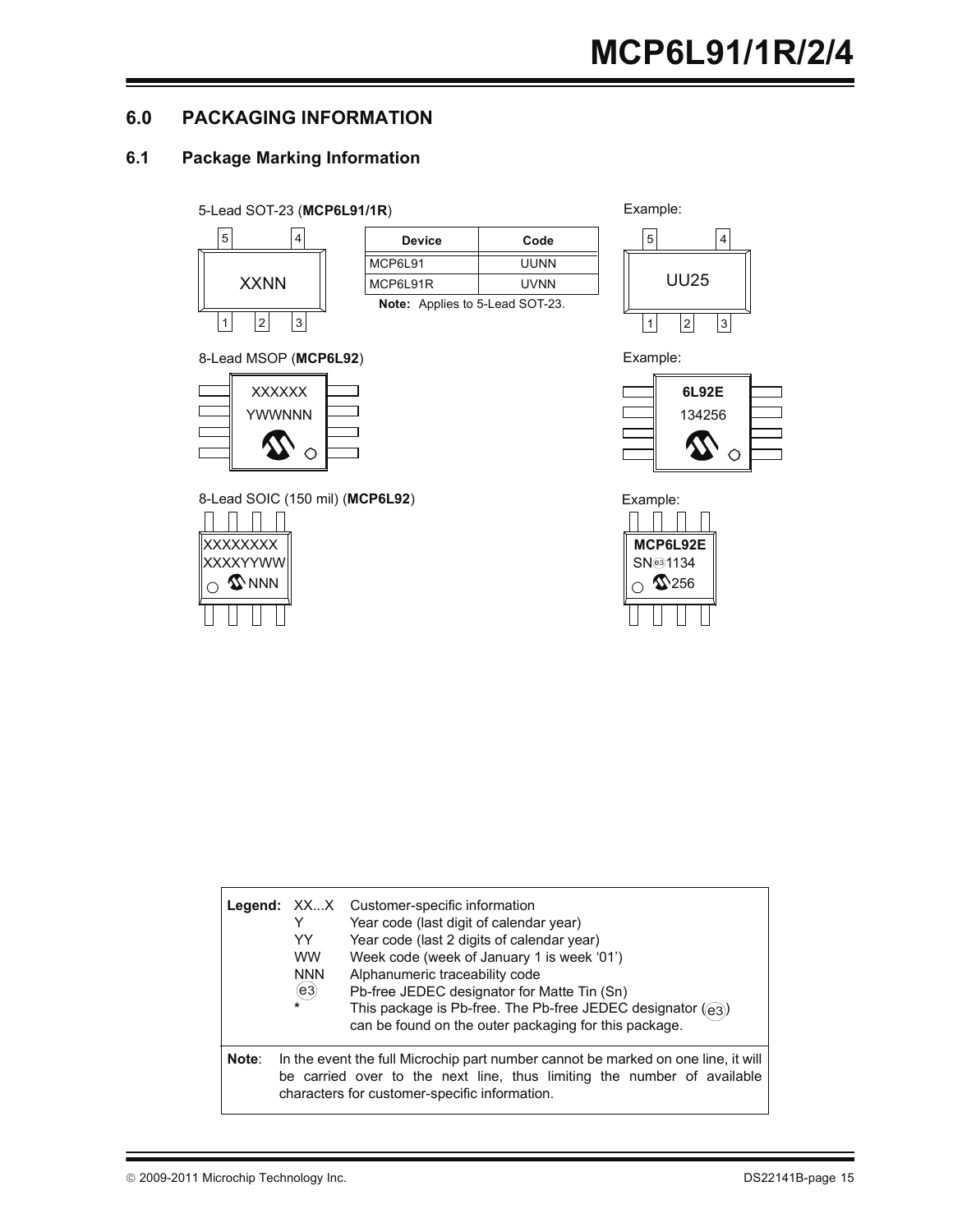### **Package Marking Information (Continued)**



14-Lead TSSOP (MCP6L94) **Example:**  $\begin{array}{c} \Pi \Pi \Pi \Pi \Pi \Pi \Pi \end{array}$ **XXXXXX MYYWW** NNN U U U U U U U



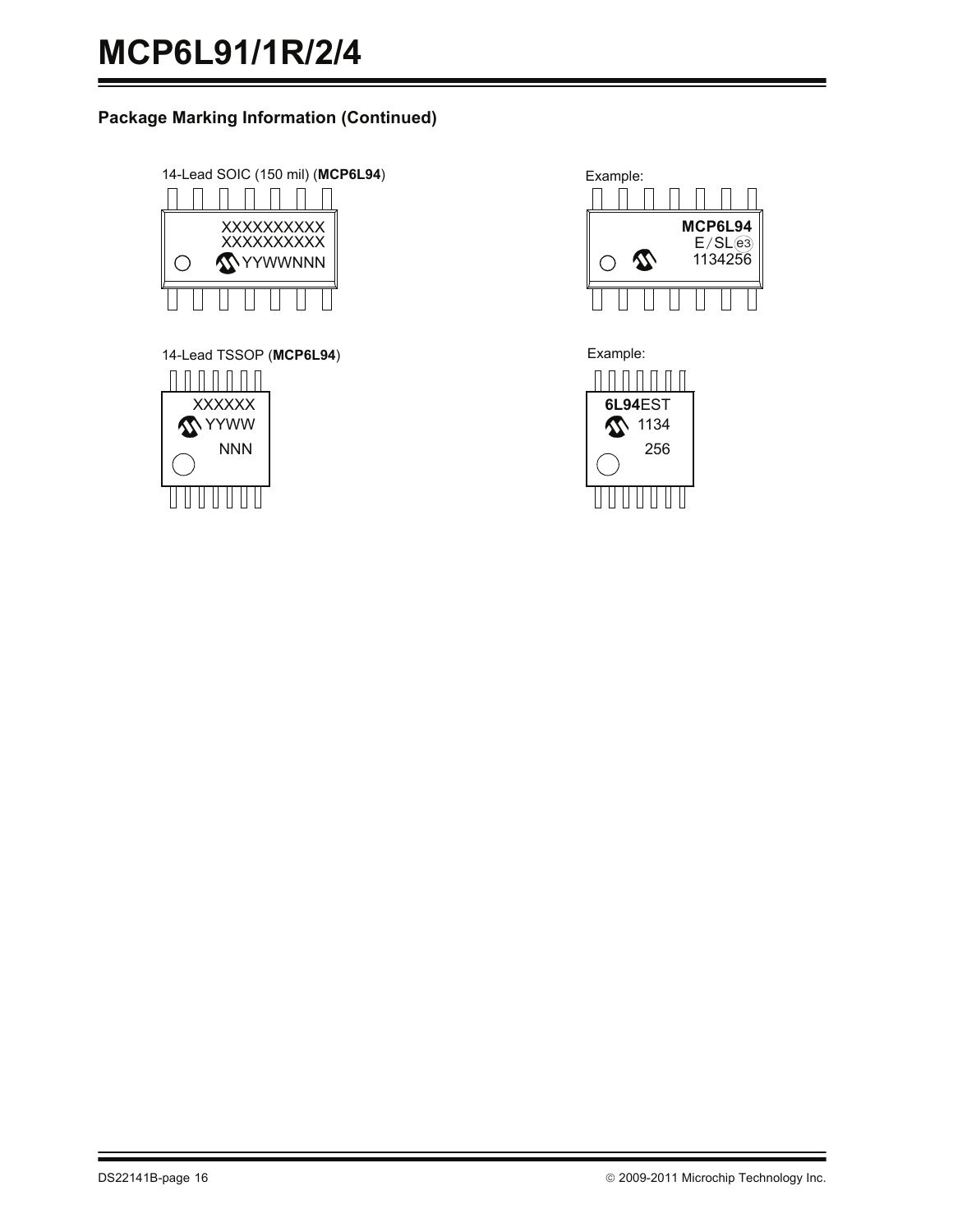#### 5-Lead Plastic Small Outline Transistor (OT) ISOT-231

Note: For the most current package drawings, please see the Microchip Packaging Specification located at http://www.microchip.com/packaging









|                                 | <b>Units</b>            | <b>MILLIMETERS</b> |            |              |
|---------------------------------|-------------------------|--------------------|------------|--------------|
|                                 | <b>Dimension Limits</b> | <b>MIN</b>         | <b>NOM</b> | <b>MAX</b>   |
| Number of Pins                  | N                       |                    | 5          |              |
| Lead Pitch                      | e                       |                    | 0.95 BSC   |              |
| <b>Outside Lead Pitch</b>       | e1                      |                    | 1.90 BSC   |              |
| Overall Height                  | A                       | 0.90               |            | 1.45         |
| <b>Molded Package Thickness</b> | A <sub>2</sub>          | 0.89               |            | 1.30         |
| Standoff                        | A <sub>1</sub>          | 0.00               |            | 0.15         |
| Overall Width                   | E                       | 2.20               |            | 3.20         |
| Molded Package Width            | E <sub>1</sub>          | 1.30               |            | 1.80         |
| Overall Length                  | D                       | 2.70               |            | 3.10         |
| Foot Length                     | L                       | 0.10               |            | 0.60         |
| Footprint                       | L1                      | 0.35               |            | 0.80         |
| Foot Angle                      | φ                       | $0^{\circ}$        |            | $30^{\circ}$ |
| <b>Lead Thickness</b>           | C                       | 0.08               |            | 0.26         |
| Lead Width                      | b                       | 0.20               |            | 0.51         |

#### Notes:

1. Dimensions D and E1 do not include mold flash or protrusions. Mold flash or protrusions shall not exceed 0.127 mm per side.

2. Dimensioning and tolerancing per ASME Y14.5M.

BSC: Basic Dimension. Theoretically exact value shown without tolerances.

Microchip Technology Drawing C04-091B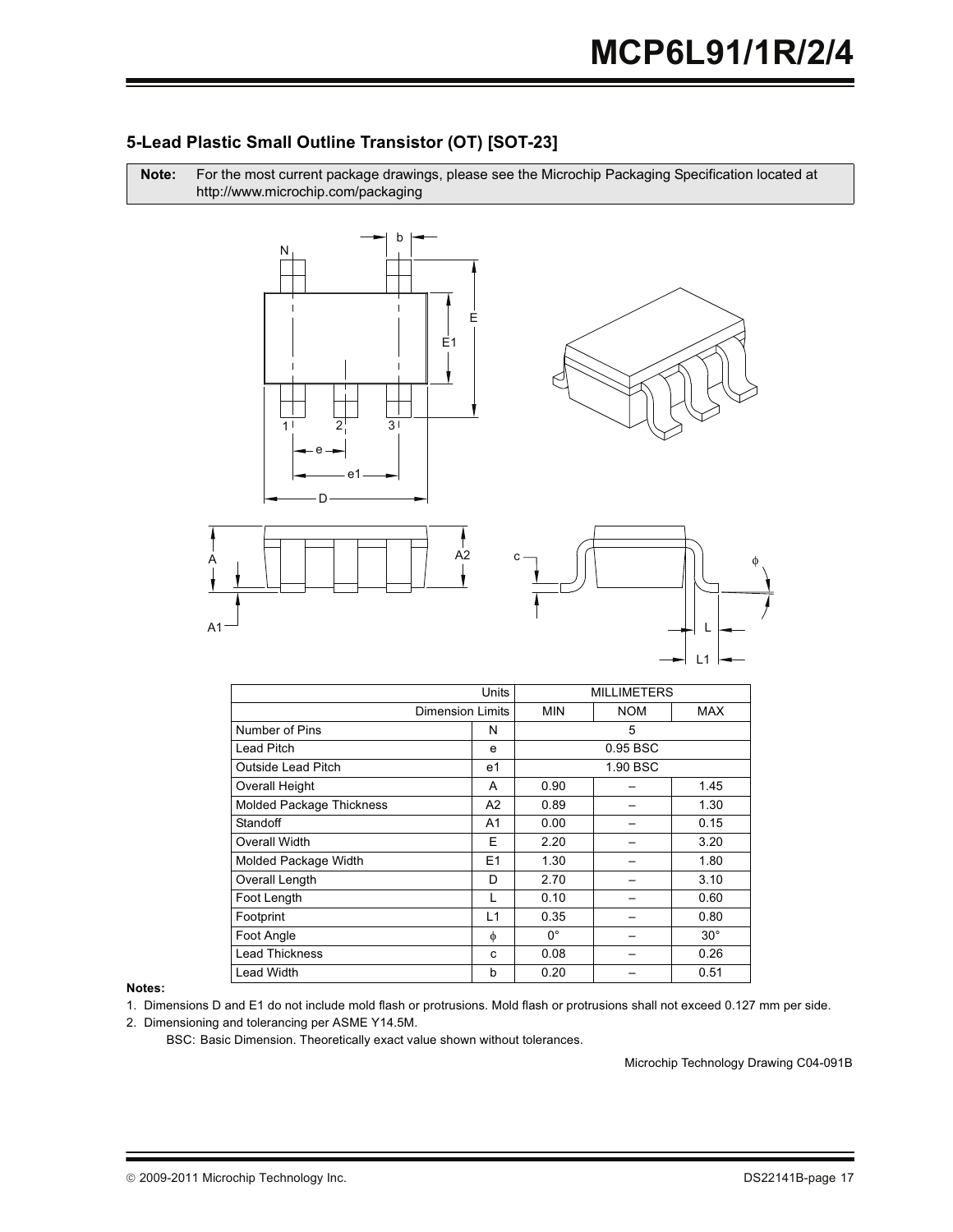### 5-Lead Plastic Small Outline Transistor (OT) [SOT-23]

**Note:** For the most current package drawings, please see the Microchip Packaging Specification located at http://www.microchip.com/packaging



|                              | <b>MILLIMETERS</b> |            |            |      |  |
|------------------------------|--------------------|------------|------------|------|--|
| <b>Dimension Limits</b>      | <b>MIN</b>         | <b>NOM</b> | <b>MAX</b> |      |  |
| <b>Contact Pitch</b>         | E                  |            | 0.95 BSC   |      |  |
| <b>Contact Pad Spacing</b>   | С                  |            | 2.80       |      |  |
| Contact Pad Width (X5)       |                    |            |            | 0.60 |  |
| Contact Pad Length (X5)      |                    |            |            | 1.10 |  |
| <b>Distance Between Pads</b> | G                  | 1.70       |            |      |  |
| Distance Between Pads        | GX                 | 0.35       |            |      |  |
| Overall Width                |                    |            |            | 3.90 |  |

Notes:

1. Dimensioning and tolerancing per ASME Y14.5M

BSC: Basic Dimension. Theoretically exact value shown without tolerances.

Microchip Technology Drawing No. C04-2091A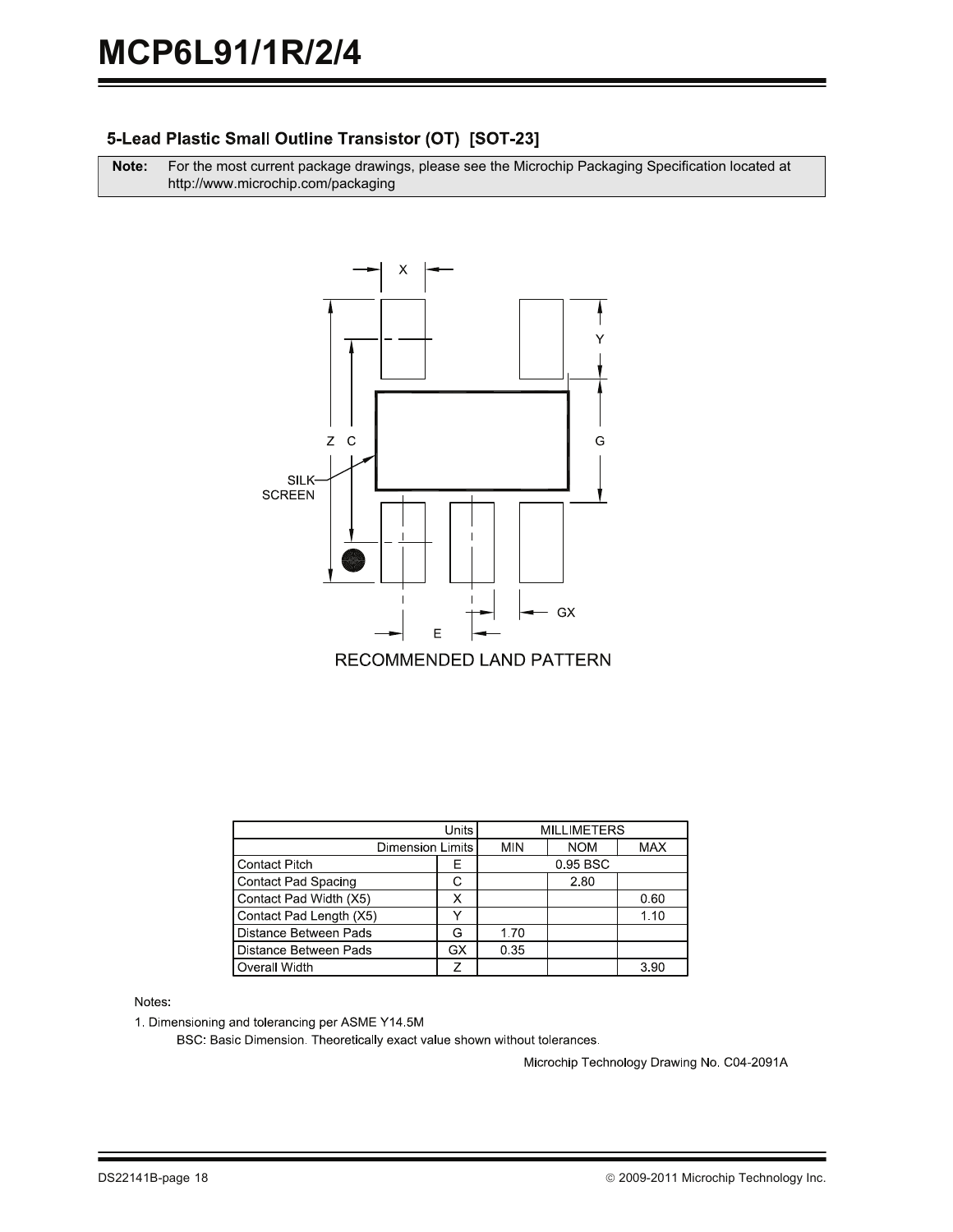### **8-Lead Plastic Micro Small Outline Package (MS) [MSOP]**

Note: For the most current package drawings, please see the Microchip Packaging Specification located at http://www.microchip.com/packaging



| Units                           |                  | <b>MILLIMETERS</b> |            |             |
|---------------------------------|------------------|--------------------|------------|-------------|
|                                 | Dimension Limits |                    | <b>NOM</b> | <b>MAX</b>  |
| Number of Pins                  | N                | 8                  |            |             |
| Pitch                           | e                |                    | 0.65 BSC   |             |
| Overall Height                  | A                |                    |            | 1.10        |
| <b>Molded Package Thickness</b> | A <sub>2</sub>   | 0.75               | 0.85       | 0.95        |
| Standoff                        | A <sub>1</sub>   | 0.00               |            | 0.15        |
| Overall Width<br>E              |                  | 4.90 BSC           |            |             |
| Molded Package Width            | E1               | 3.00 BSC           |            |             |
| Overall Length                  | D                | 3.00 BSC           |            |             |
| Foot Length<br>L                |                  | 0.40               | 0.60       | 0.80        |
| L1<br>Footprint                 |                  |                    | 0.95 REF   |             |
| Foot Angle                      | Φ                | $0^{\circ}$        |            | $8^{\circ}$ |
| <b>Lead Thickness</b>           | C                | 0.08               |            | 0.23        |
| <b>Lead Width</b>               | b                | 0.22               |            | 0.40        |

#### Notes:

- 1. Pin 1 visual index feature may vary, but must be located within the hatched area.
- 2. Dimensions D and E1 do not include mold flash or protrusions. Mold flash or protrusions shall not exceed 0.15 mm per side.
- 3. Dimensioning and tolerancing per ASME Y14.5M.
	- BSC: Basic Dimension. Theoretically exact value shown without tolerances.

REF: Reference Dimension, usually without tolerance, for information purposes only.

Microchip Technology Drawing C04-111B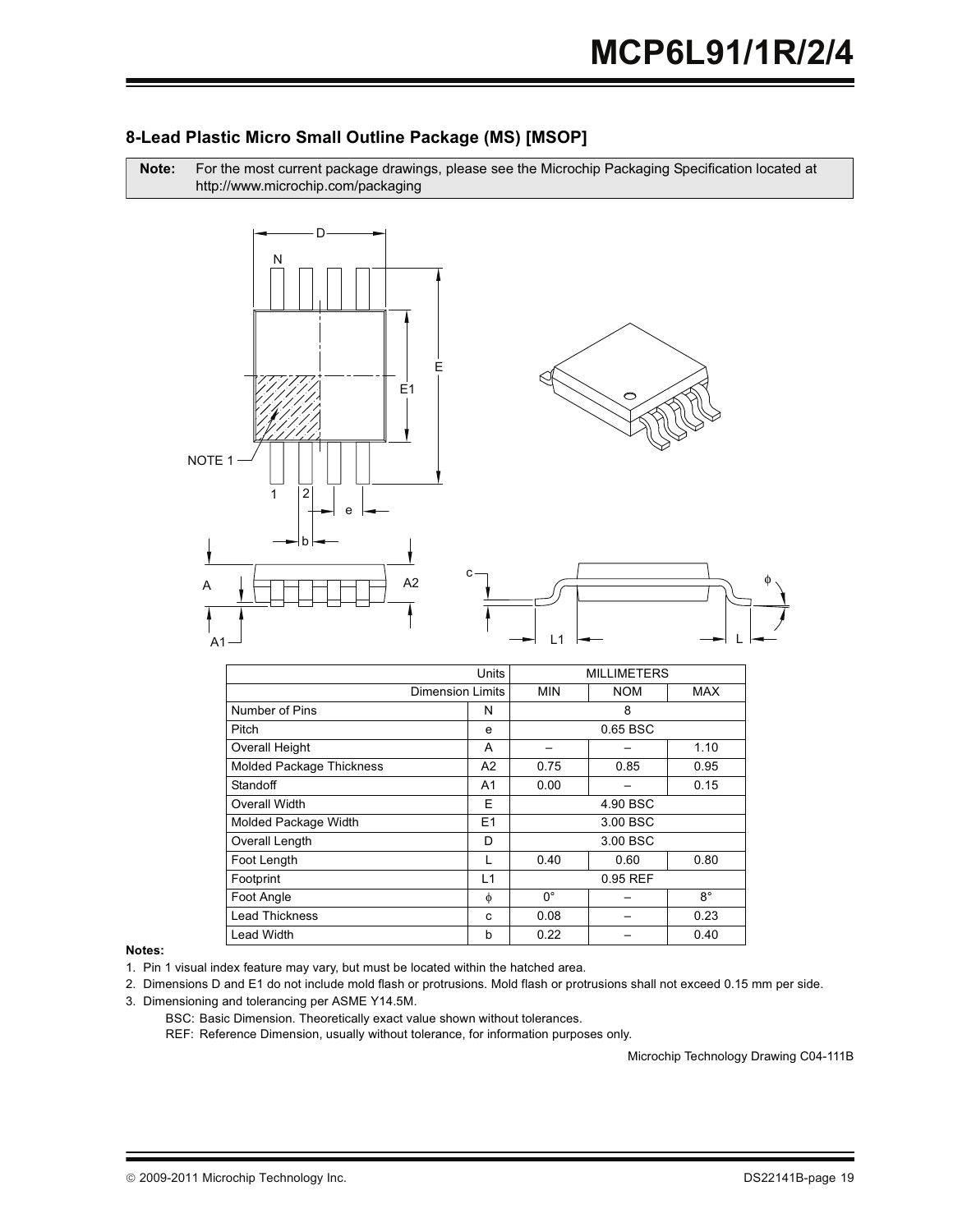8-Lead Plastic Micro Small Outline Package (MS) [MSOP]

**Note:** For the most current package drawings, please see the Microchip Packaging Specification located at http://www.microchip.com/packaging



#### **RECOMMENDED LAND PATTERN**

| Units                      |    |            | <b>MILLIMETERS</b> |            |
|----------------------------|----|------------|--------------------|------------|
| <b>Dimension Limits</b>    |    | <b>MIN</b> | <b>NOM</b>         | <b>MAX</b> |
| <b>Contact Pitch</b>       | F  |            | 0.65 BSC           |            |
| <b>Contact Pad Spacing</b> |    |            | 4.40               |            |
| Overall Width              | 7  |            |                    | 5.85       |
| Contact Pad Width (X8)     | Χ1 |            |                    | 0.45       |
| Contact Pad Length (X8)    | Υ1 |            |                    | 1.45       |
| Distance Between Pads      | G1 | 2.95       |                    |            |
| Distance Between Pads      | GX | 0.20       |                    |            |

Notes:

1. Dimensioning and tolerancing per ASME Y14.5M

BSC: Basic Dimension. Theoretically exact value shown without tolerances.

Microchip Technology Drawing No. C04-2111A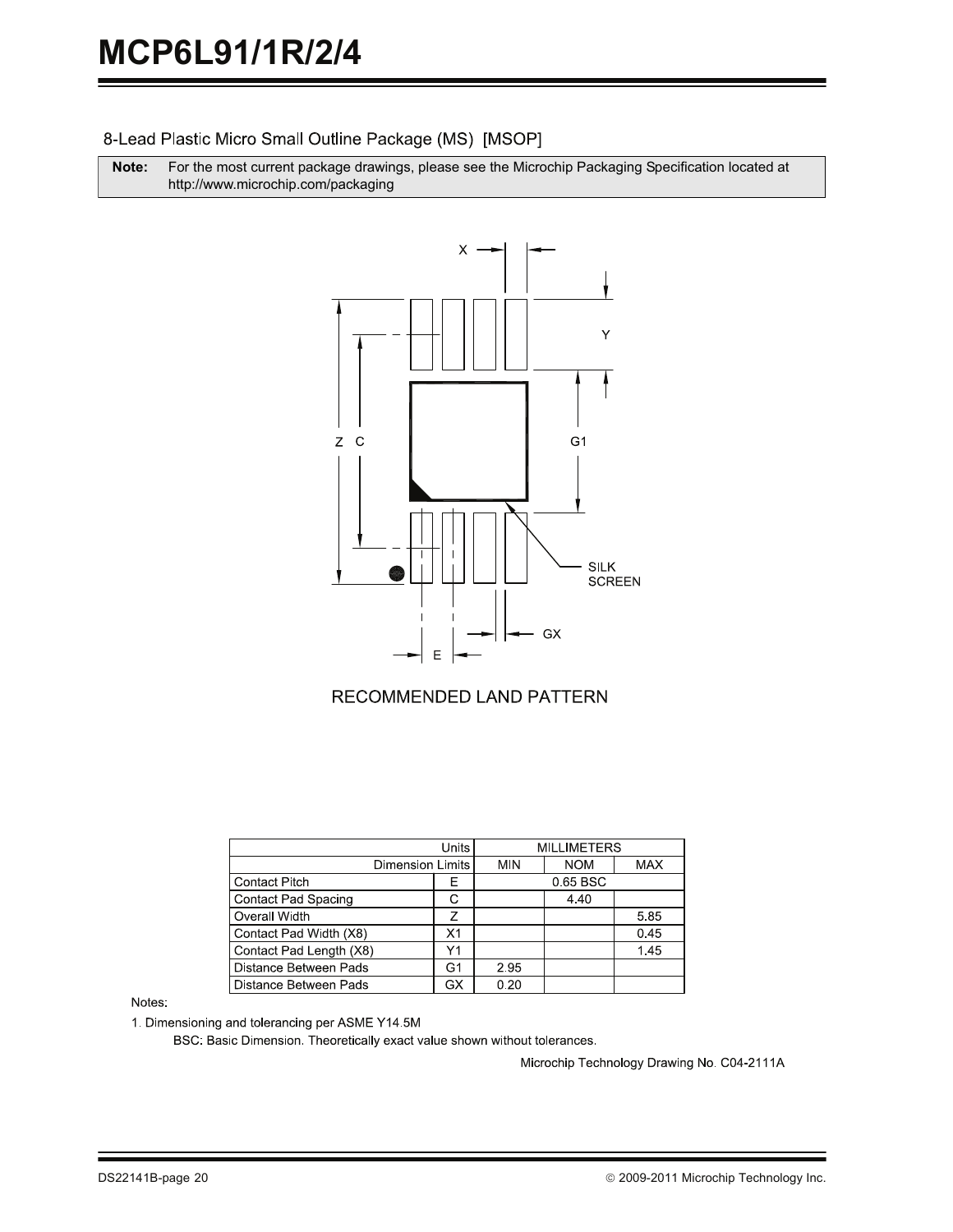

#### 8-Lead Plastic Small Outline (SN) - Narrow, 3.90 mm Body [SOIC]

**Note:** For the most current package drawings, please see the Microchip Packaging Specification located at http://www.microchip.com/packaging

Microchip Technology Drawing No. C04-057C Sheet 1 of 2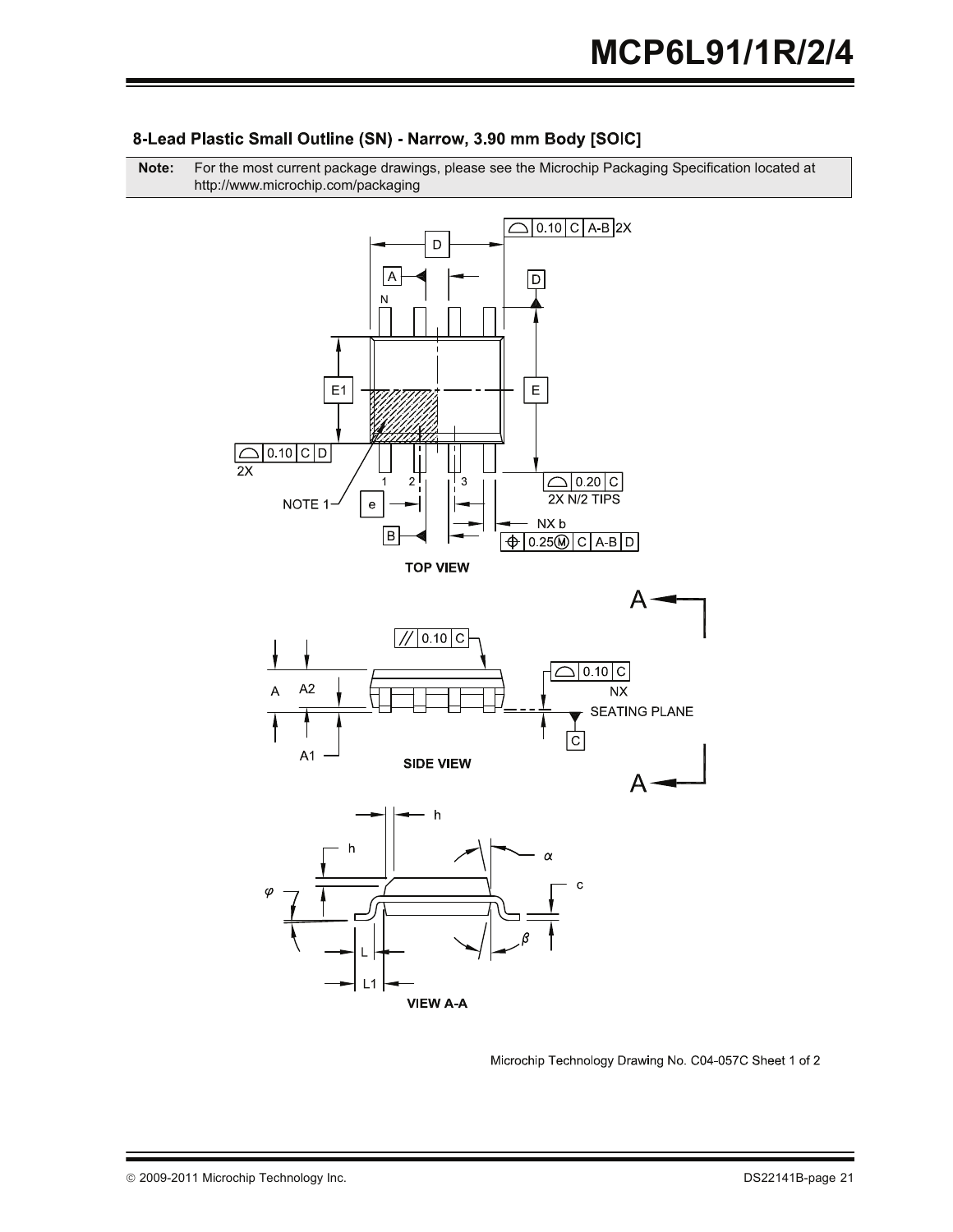#### 8-Lead Plastic Small Outline (SN) - Narrow, 3.90 mm Body [SOIC]

**Note:** For the most current package drawings, please see the Microchip Packaging Specification located at http://www.microchip.com/packaging



| Units                    |                    |              | <b>MILLIMETERS</b> |             |  |
|--------------------------|--------------------|--------------|--------------------|-------------|--|
| <b>Dimension Limits</b>  |                    | <b>MIN</b>   | <b>NOM</b>         | MAX         |  |
| Number of Pins           | N                  |              | 8                  |             |  |
| Pitch                    | e                  |              | 1.27 BSC           |             |  |
| Overall Height           | Α                  |              |                    | 1.75        |  |
| Molded Package Thickness | A2                 | 1.25         |                    |             |  |
| Standoff<br>ş            | A1                 | 0.10         |                    | 0.25        |  |
| Overall Width            | F                  | 6.00 BSC     |                    |             |  |
| Molded Package Width     | E1                 | 3 90 BSC     |                    |             |  |
| Overall Length           | D                  | 4 90 BSC     |                    |             |  |
| Chamfer (Optional)       | h                  | 0.25<br>0.50 |                    |             |  |
| Foot Length              |                    | 0.40         |                    | 1.27        |  |
| Footprint                | L1                 | 1 04 REF     |                    |             |  |
| Foot Angle               | φ                  | $0^{\circ}$  |                    | $8^{\circ}$ |  |
| <b>Lead Thickness</b>    | С                  | 0.17         |                    | 0.25        |  |
| <b>Lead Width</b>        | h                  | 0.31         |                    | 0.51        |  |
| Mold Draft Angle Top     | α                  | $5^{\circ}$  |                    | $15^\circ$  |  |
| Mold Draft Angle Bottom  | $\overline{\beta}$ | $5^{\circ}$  |                    | $15^\circ$  |  |

#### Notes:

1. Pin 1 visual index feature may vary, but must be located within the hatched area.

2. § Significant Characteristic

- 3. Dimensions D and E1 do not include mold flash or protrusions. Mold flash or protrusions shall not exceed 0.15mm per side.
- 4. Dimensioning and tolerancing per ASME Y14.5M

BSC: Basic Dimension. Theoretically exact value shown without tolerances.

REF: Reference Dimension, usually without tolerance, for information purposes only.

Microchip Technology Drawing No. C04-057C Sheet 2 of 2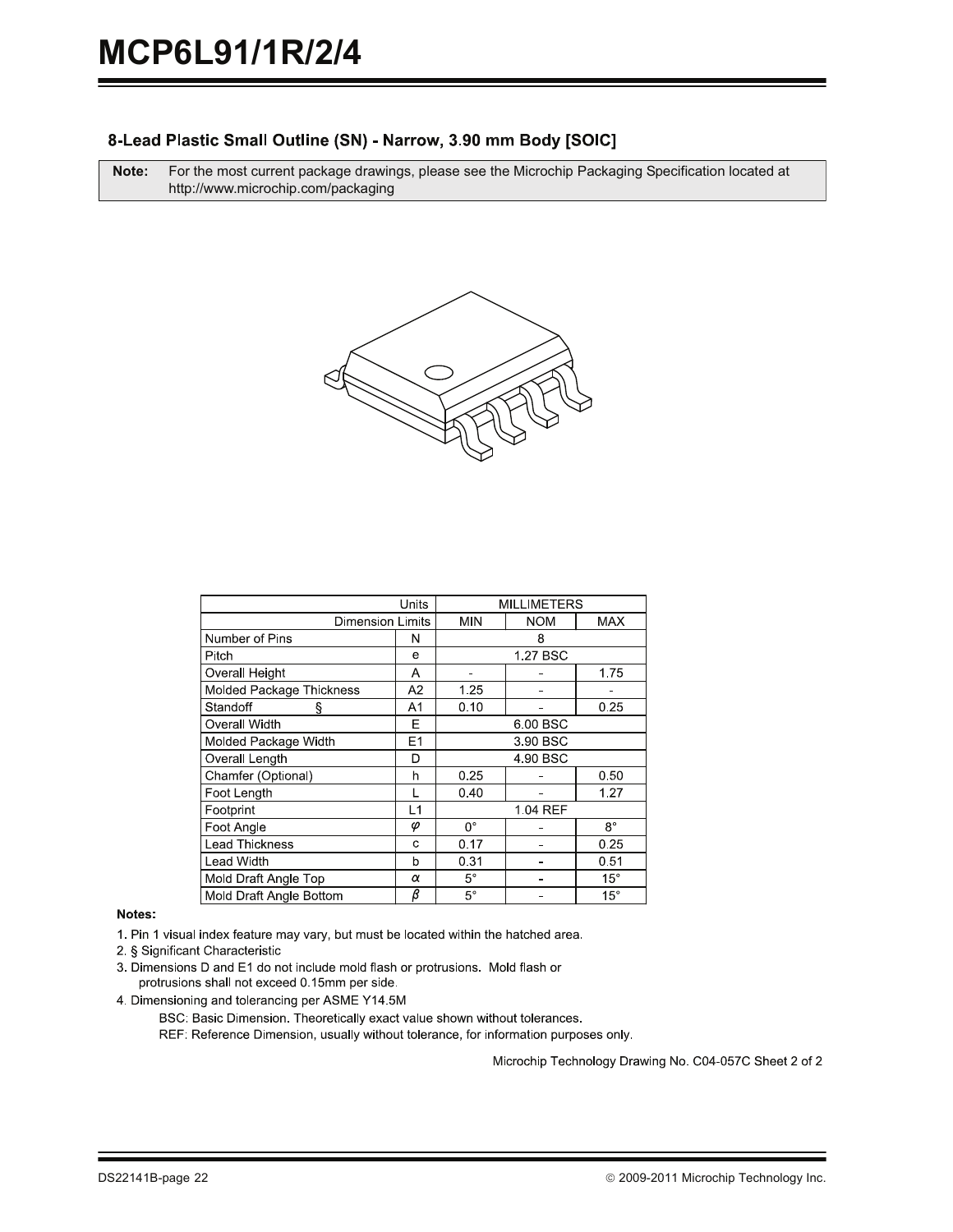#### **8-Lead Plastic Small Outline (SN) – Narrow, 3.90 mm Body [SOIC]**

Note: For the most current package drawings, please see the Microchip Packaging Specification located at http://www.microchip.com/packaging



### RECOMMENDED LAND PATTERN

| Units                   |    | <b>MILLIMETERS</b> |            |            |
|-------------------------|----|--------------------|------------|------------|
| Dimension Limits        |    | <b>MIN</b>         | <b>NOM</b> | <b>MAX</b> |
| Contact Pitch           |    |                    | 1.27 BSC   |            |
| Contact Pad Spacing     |    |                    | 5.40       |            |
| Contact Pad Width (X8)  | Х1 |                    |            | 0.60       |
| Contact Pad Length (X8) |    |                    |            | 1.55       |

Notes:

1. Dimensioning and tolerancing per ASME Y14.5M

BSC: Basic Dimension. Theoretically exact value shown without tolerances.

Microchip Technology Drawing No. C04-2057A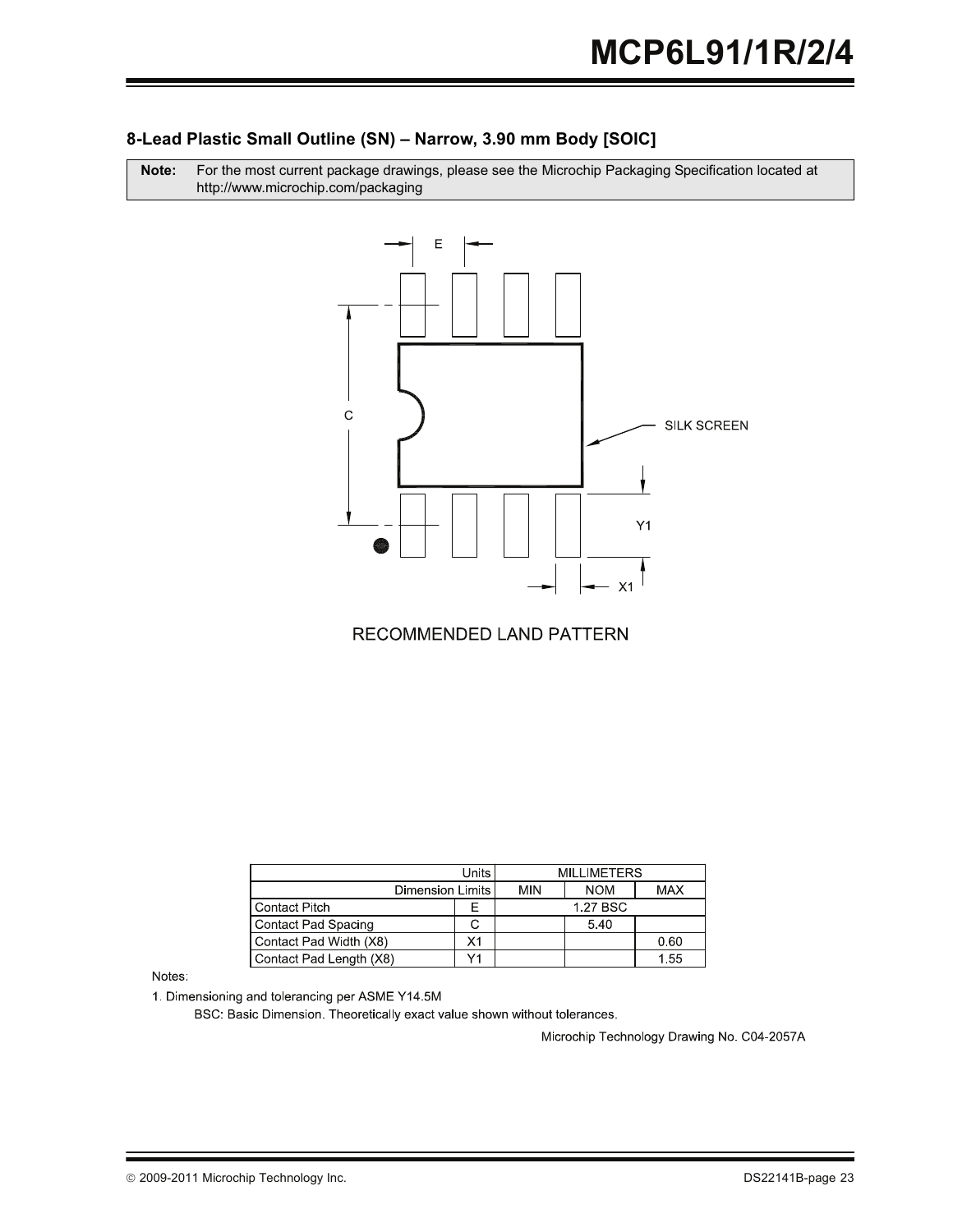# 14-Lead Plastic Small Outline (SL) - Narrow, 3.90 mm Body [SOIC]

**Note:** For the most current package drawings, please see the Microchip Packaging Specification located at http://www.microchip.com/packaging











Microchip Technology Drawing No. C04-065C Sheet 1 of 2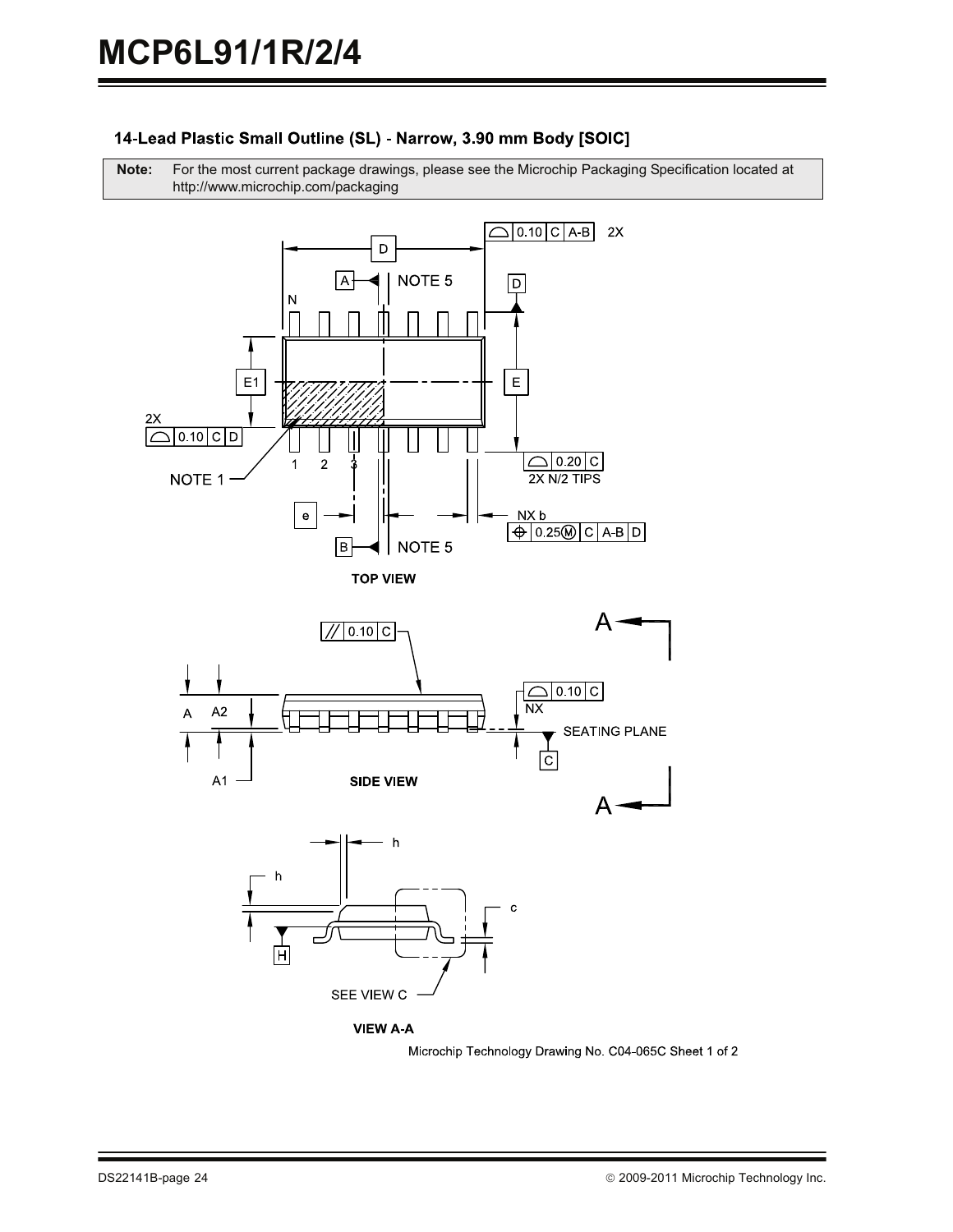#### 14-Lead Plastic Small Outline (SL) - Narrow, 3.90 mm Body [SOIC]

**Note:** For the most current package drawings, please see the Microchip Packaging Specification located at http://www.microchip.com/packaging





| Units                                  |             | <b>MILLIMETERS</b> |            |              |
|----------------------------------------|-------------|--------------------|------------|--------------|
| <b>Dimension Limits</b>                |             | <b>MIN</b>         | <b>NOM</b> | <b>MAX</b>   |
| Number of Pins                         | Ν           |                    | 14         |              |
| Pitch                                  | e           |                    | 1.27 BSC   |              |
| Overall Height                         | Α           |                    |            | 1.75         |
| Molded Package Thickness               | A2          | 1.25               |            |              |
| Standoff<br>ş                          | A1          | 0.10               |            | 0.25         |
| Overall Width                          | Е           |                    | 6.00 BSC   |              |
| Molded Package Width<br>E <sub>1</sub> |             | 3.90 BSC           |            |              |
| Overall Length                         | D           | 8.65 BSC           |            |              |
| Chamfer (Optional)                     | h           | 0.25               |            | 0.50         |
| Foot Lenath                            |             | 0.40               |            | 1.27         |
| Footprint                              | L1          | 1.04 REF           |            |              |
| Lead Angle                             | Θ           | 0°                 |            |              |
| Foot Angle                             | φ           | 0°                 |            | $8^{\circ}$  |
| <b>Lead Thickness</b>                  | c           | 0.10               |            | 0.25         |
| Lead Width                             | $\mathbf b$ | 0.31               |            | 0.51         |
| Mold Draft Angle Top                   | α           | $5^{\circ}$        |            | $15^{\circ}$ |
| Mold Draft Angle Bottom                | β           | $5^{\circ}$        |            | $15^{\circ}$ |
|                                        |             |                    |            |              |

Notes:

- 1. Pin 1 visual index feature may vary, but must be located within the hatched area.
- 2 § Significant Characteristic
- 3. Dimension D does not include mold flash, protrusions or gate burrs, which shall not exceed 0.15 mm per end. Dimension E1 does not include interlead flash or protrusion, which shall not exceed 0.25 mm per side.
- 4. Dimensioning and tolerancing per ASME Y14.5M
	- BSC: Basic Dimension. Theoretically exact value shown without tolerances. REF: Reference Dimension, usually without tolerance, for information purposes only.
- 5 Datums A & B to be determined at Datum H.

Microchip Technology Drawing No. C04-065C Sheet 2 of 2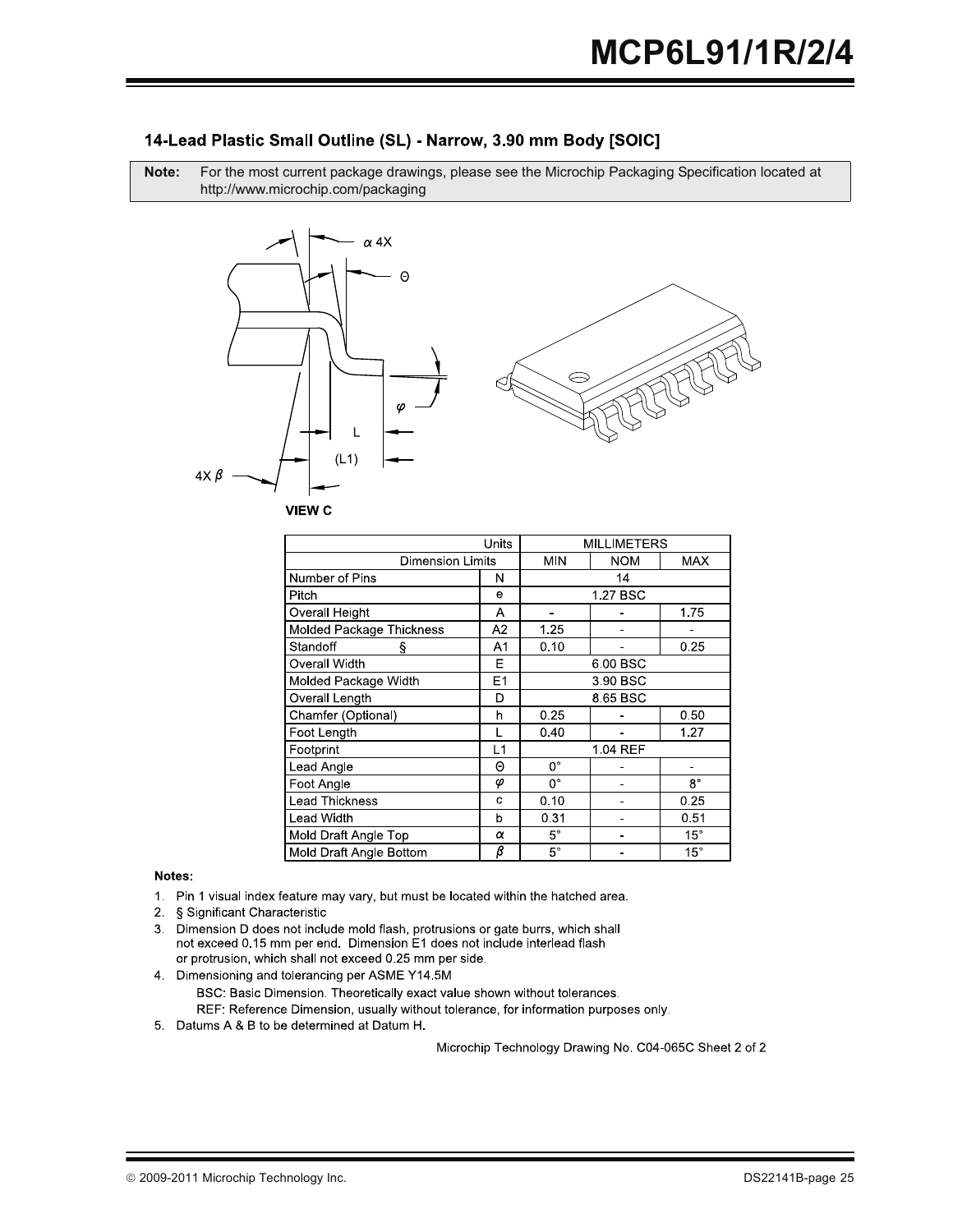14-Lead Plastic Small Outline (SL) - Narrow, 3.90 mm Body [SOIC]

Note: For the most current package drawings, please see the Microchip Packaging Specification located at http://www.microchip.com/packaging



### RECOMMENDED LAND PATTERN

| <b>Units</b>               |    |            | <b>MILLIMETERS</b> |            |
|----------------------------|----|------------|--------------------|------------|
| <b>Dimension Limits</b>    |    | <b>MIN</b> | <b>NOM</b>         | <b>MAX</b> |
| <b>Contact Pitch</b>       | Ε  |            | 1.27 BSC           |            |
| <b>Contact Pad Spacing</b> |    |            | 5.40               |            |
| Contact Pad Width          |    |            |                    | 0.60       |
| Contact Pad Length         |    |            |                    | 1.50       |
| Distance Between Pads      | Gx | 0.67       |                    |            |
| Distance Between Pads      | G  | 3.90       |                    |            |

Notes:

1. Dimensioning and tolerancing per ASME Y14.5M

BSC: Basic Dimension. Theoretically exact value shown without tolerances.

Microchip Technology Drawing No. C04-2065A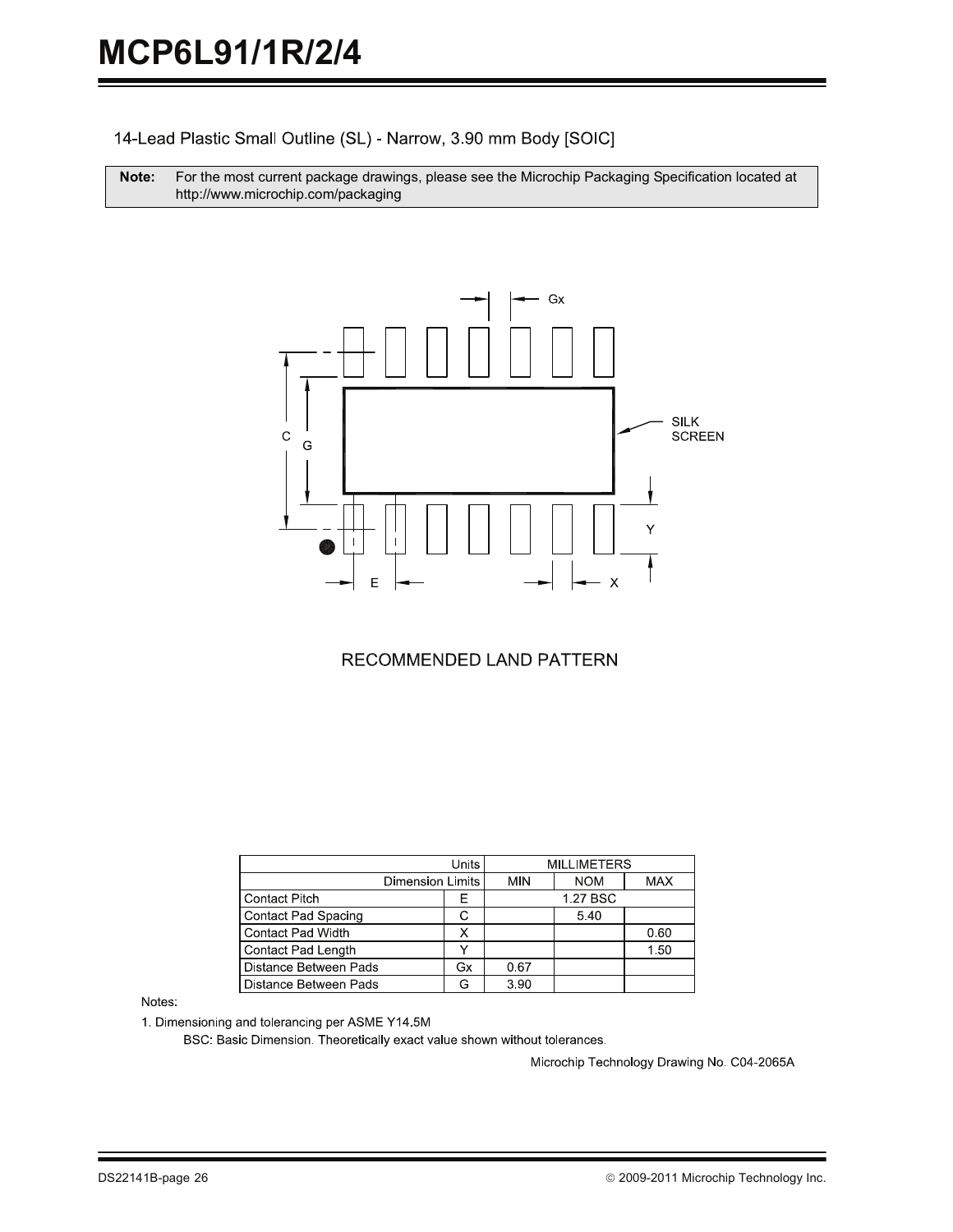# 14-Lead Plastic Thin Shrink Small Outline (ST) - 4.4 mm Body [TSSOP]

**Note:** For the most current package drawings, please see the Microchip Packaging Specification located at http://www.microchip.com/packaging





Microchip Technology Drawing C04-087C Sheet 1 of 2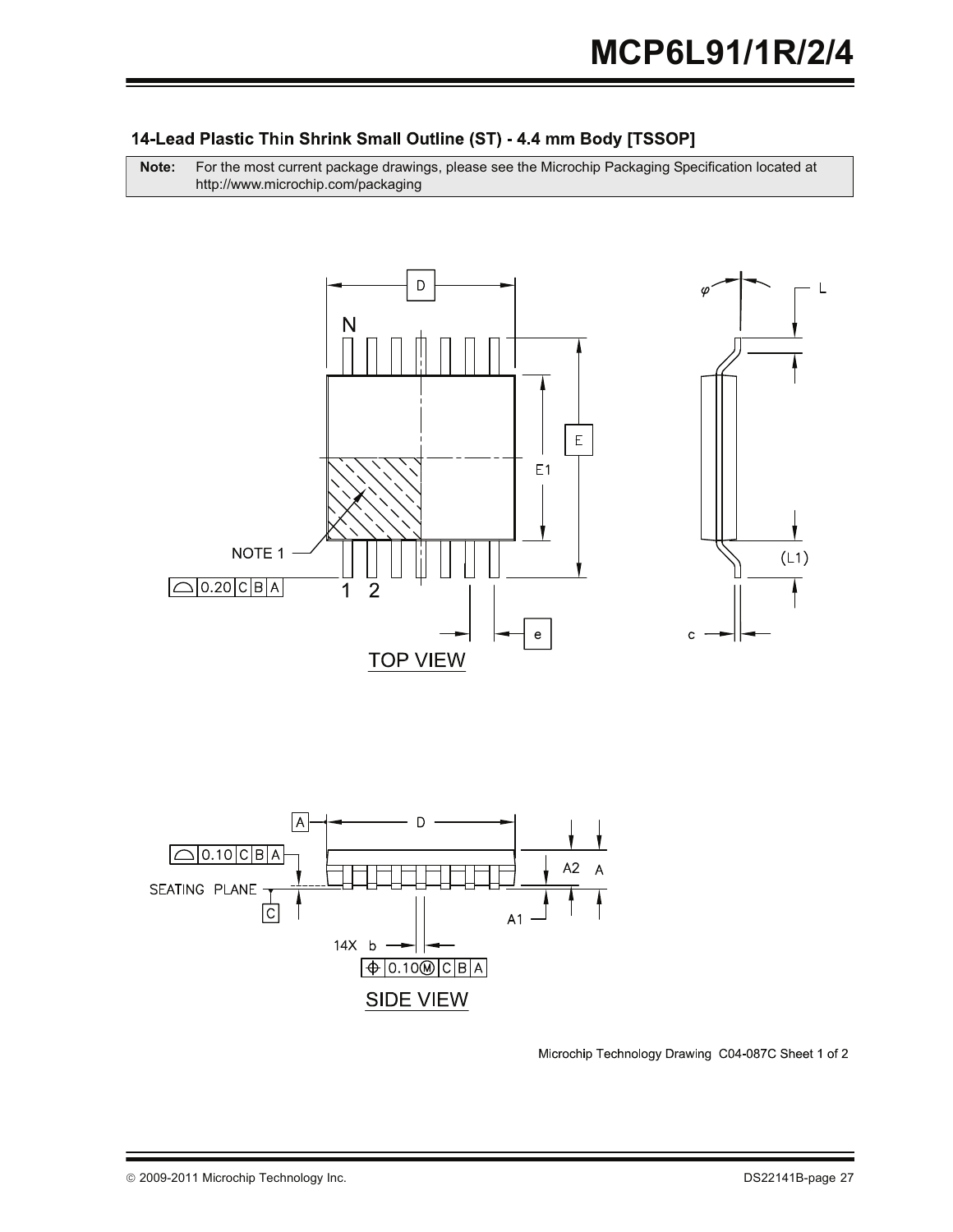#### 14-Lead Plastic Thin Shrink Small Outline (ST) - 4.4 mm Body [TSSOP]

**Note:** For the most current package drawings, please see the Microchip Packaging Specification located at http://www.microchip.com/packaging



| Units                    |                | <b>MILLIMETERS</b> |            |             |
|--------------------------|----------------|--------------------|------------|-------------|
| <b>Dimension Limits</b>  |                | <b>MIN</b>         | <b>NOM</b> | <b>MAX</b>  |
| Number of Pins           | N              | 14                 |            |             |
| Pitch                    | е              | 0.65 BSC           |            |             |
| Overall Height           | А              |                    |            | 1.20        |
| Molded Package Thickness | A <sub>2</sub> | 0.80               | 1.00       | 1.05        |
| Standoff                 | A1             | 0.05               |            | 0.15        |
| Overall Width            | Е              | 6.40 BSC           |            |             |
| Molded Package Width     | E <sub>1</sub> | 4.30<br>4.40       |            | 4.50        |
| Molded Package Length    | D              | 4.90<br>5.00       |            | 5.10        |
| Foot Length              |                | 0.45               | 0.60       | 0.75        |
| Footprint                | (L1)           | 1.00 REF           |            |             |
| Foot Angle               | φ              | 0°                 |            | $8^{\circ}$ |
| <b>Lead Thickness</b>    | с              | 0.09               |            | 0.20        |
| <b>Lead Width</b>        | b              | 0.19               |            | 0.30        |

Notes:

1. Pin 1 visual index feature may vary, but must be located within the hatched area.

2. Dimensions D and E1 do not include mold flash or protrusions. Mold flash or protrusions shall not exceed 0.15mm per side.

3. Dimensioning and tolerancing per ASME Y14 5M

BSC: Basic Dimension. Theoretically exact value shown without tolerances. REF: Reference Dimension, usually without tolerance, for information purposes only.

Microchip Technology Drawing No. C04-087C Sheet 2 of 2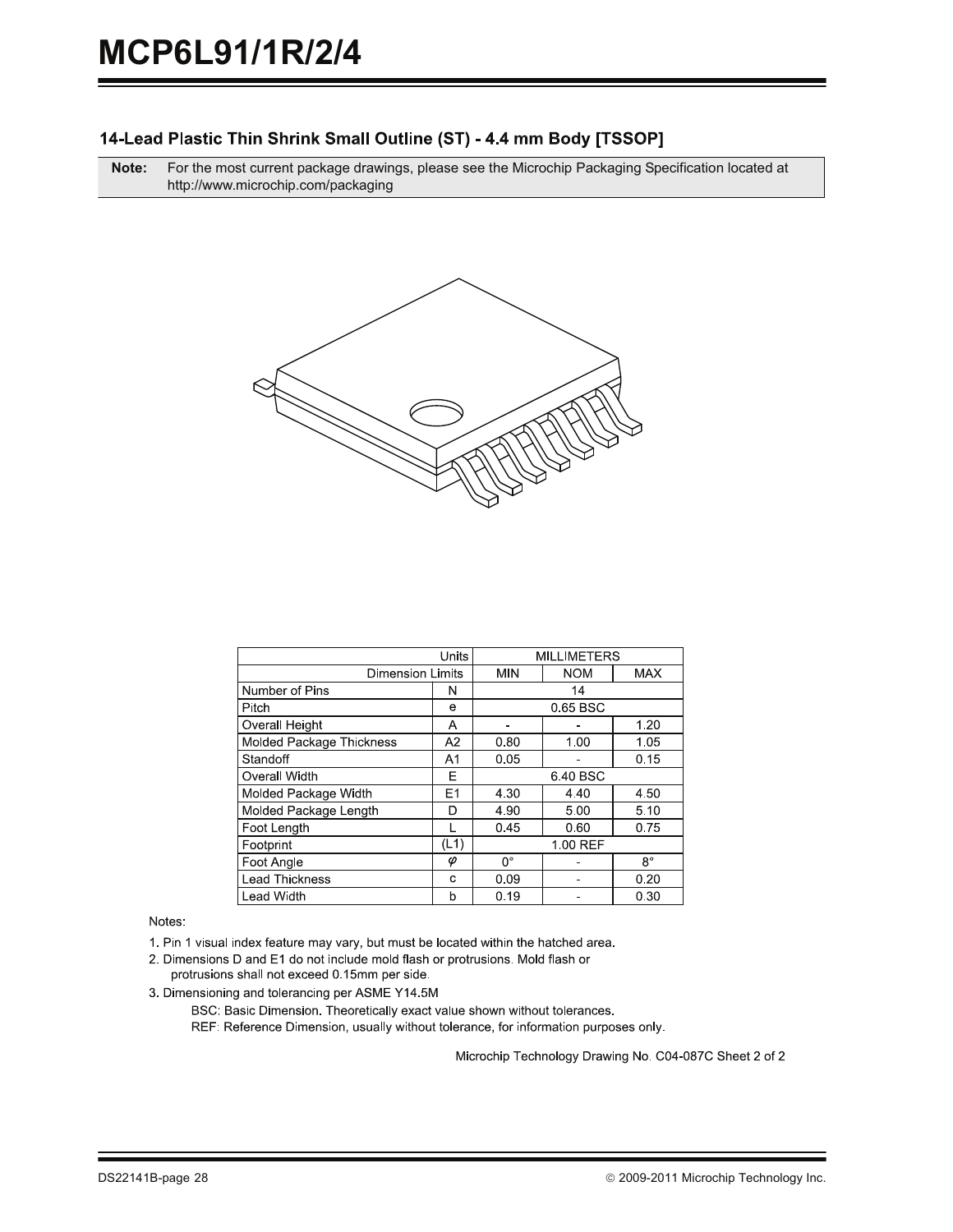## 14-Lead Plastic Thin Shrink Small Outline (ST) - 4.4 mm Body [TSSOP]

**Note:** For the most current package drawings, please see the Microchip Packaging Specification located at http://www.microchip.com/packaging



### RECOMMENDED LAND PATTERN

| Units                         |    | <b>MILLIMETERS</b> |            |            |
|-------------------------------|----|--------------------|------------|------------|
| <b>Dimension Limits</b>       |    | MIN                | <b>NOM</b> | <b>MAX</b> |
| <b>Contact Pitch</b>          | Е  |                    | 0.65 BSC   |            |
| <b>Contact Pad Spacing</b>    | С1 |                    | 5.90       |            |
| Contact Pad Width (X14)<br>X1 |    |                    |            | 0.45       |
| Contact Pad Length (X14)      | ٧1 |                    |            | 145        |
| Distance Between Pads         |    | 0.20               |            |            |

Notes:

1. Dimensioning and tolerancing per ASME Y14.5M

BSC: Basic Dimension. Theoretically exact value shown without tolerances.

Microchip Technology Drawing No. C04-2087A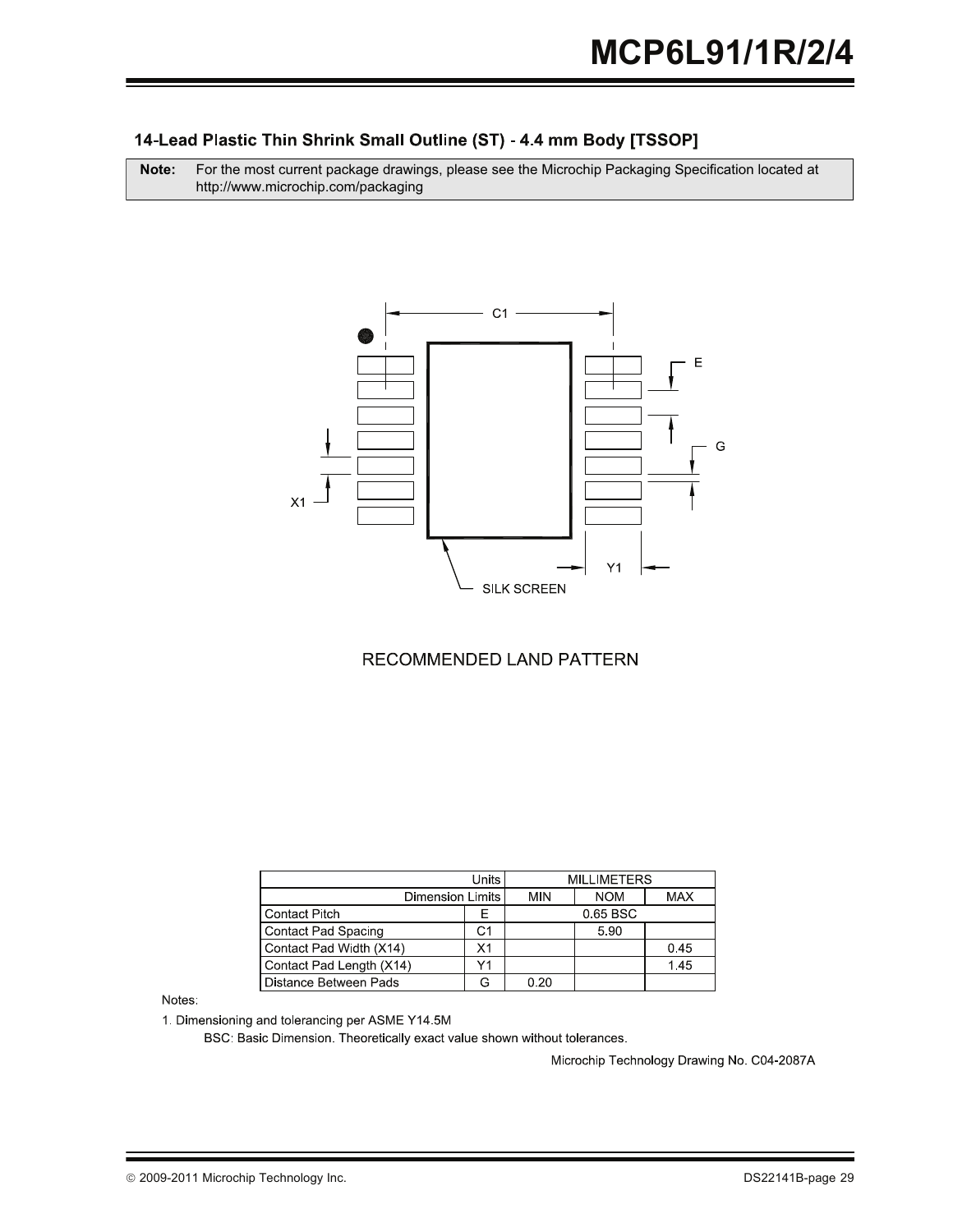**NOTES:**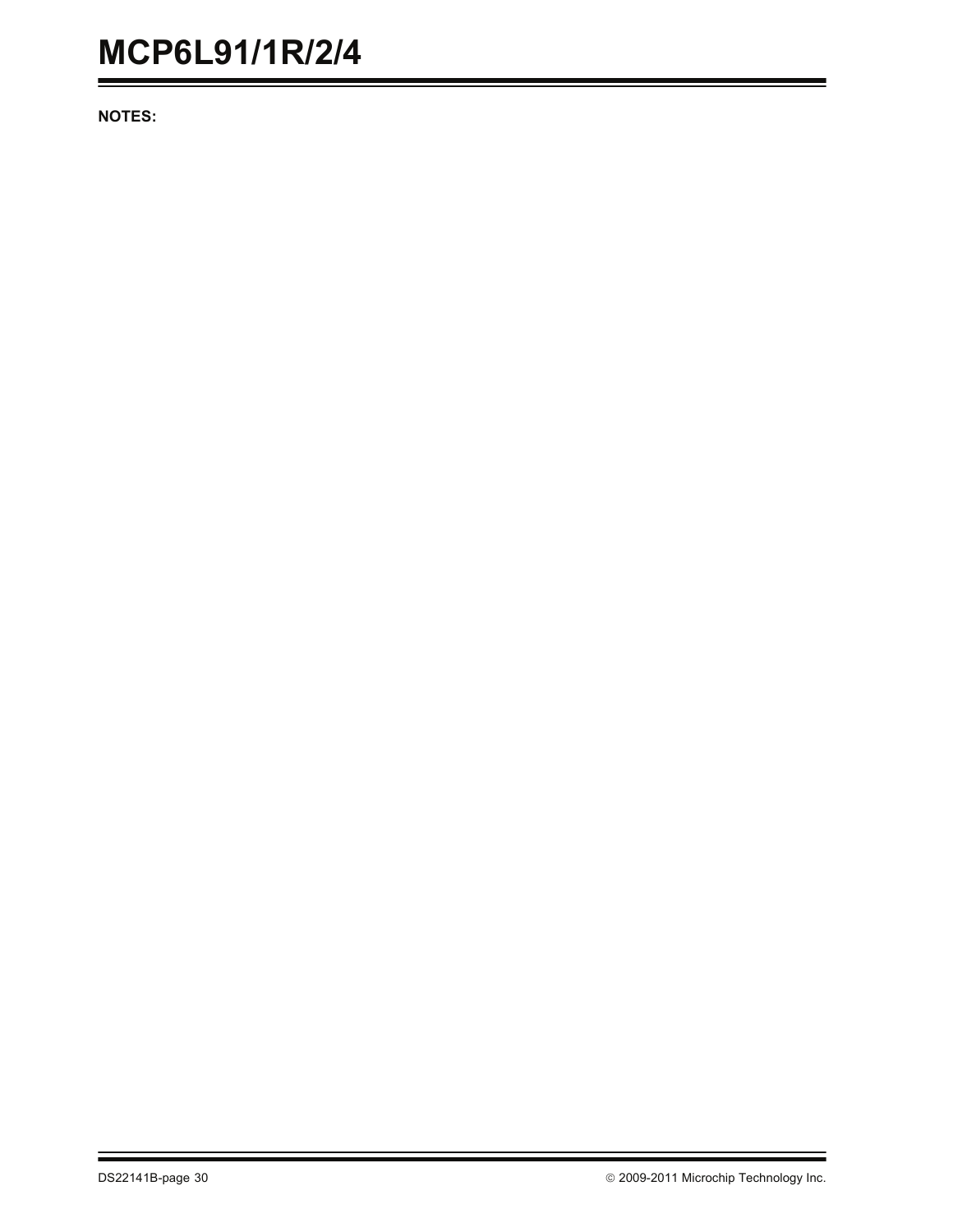# **APPENDIX A: REVISION HISTORY**

#### **Revision B (September 2011)**

The following is the list of modifications:

- 1. Updated the value for the Current at Output and Supply Pins parameter in the **[Section 1.1](#page-2-2) ["Absolute Maximum Ratings †"](#page-2-2)**section.
- 2. Added **[Section 5.1 "SPICE Macro Model"](#page-12-0)**.

#### **Revision A (March 2009)**

• Original Release of this Document.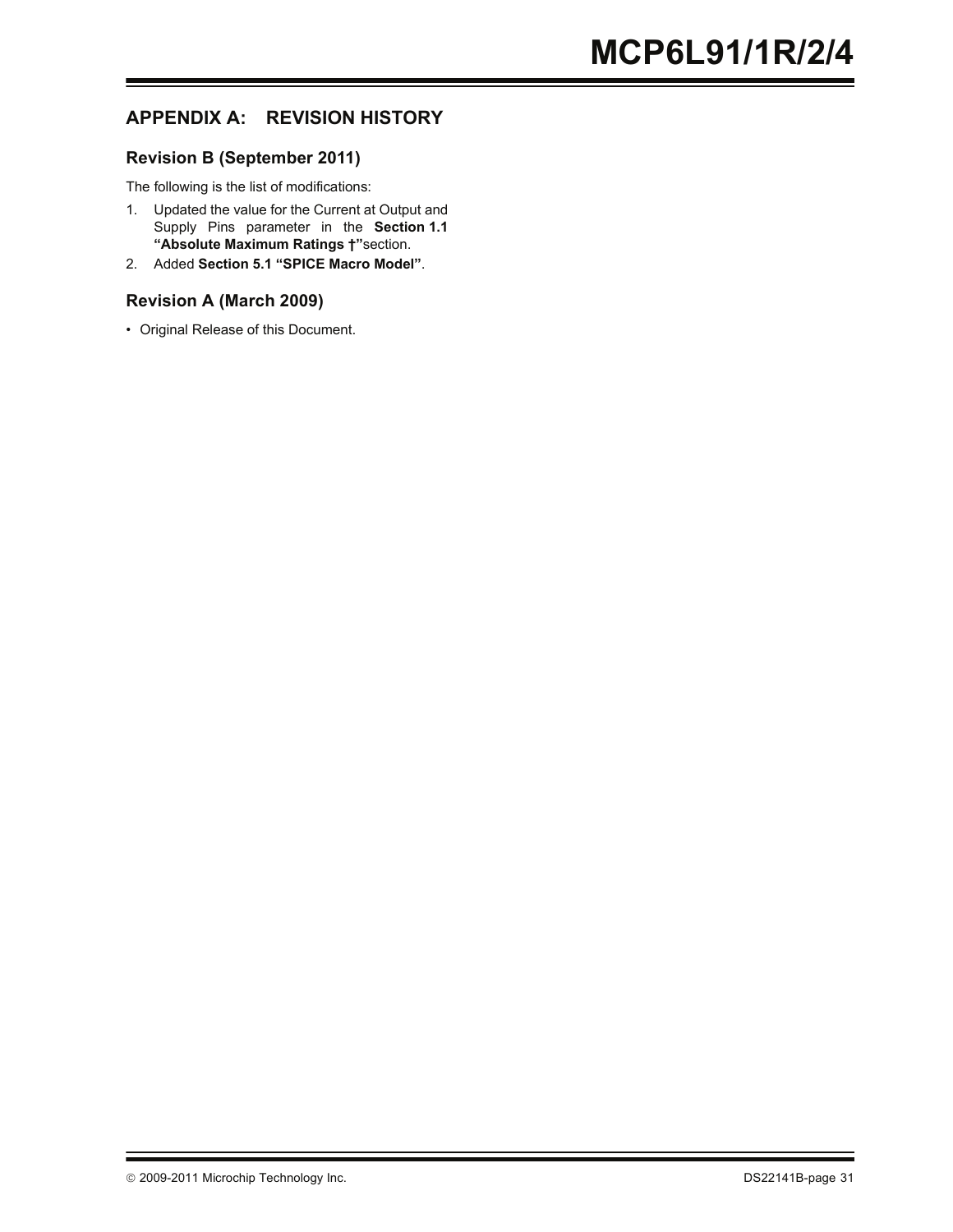**NOTES:**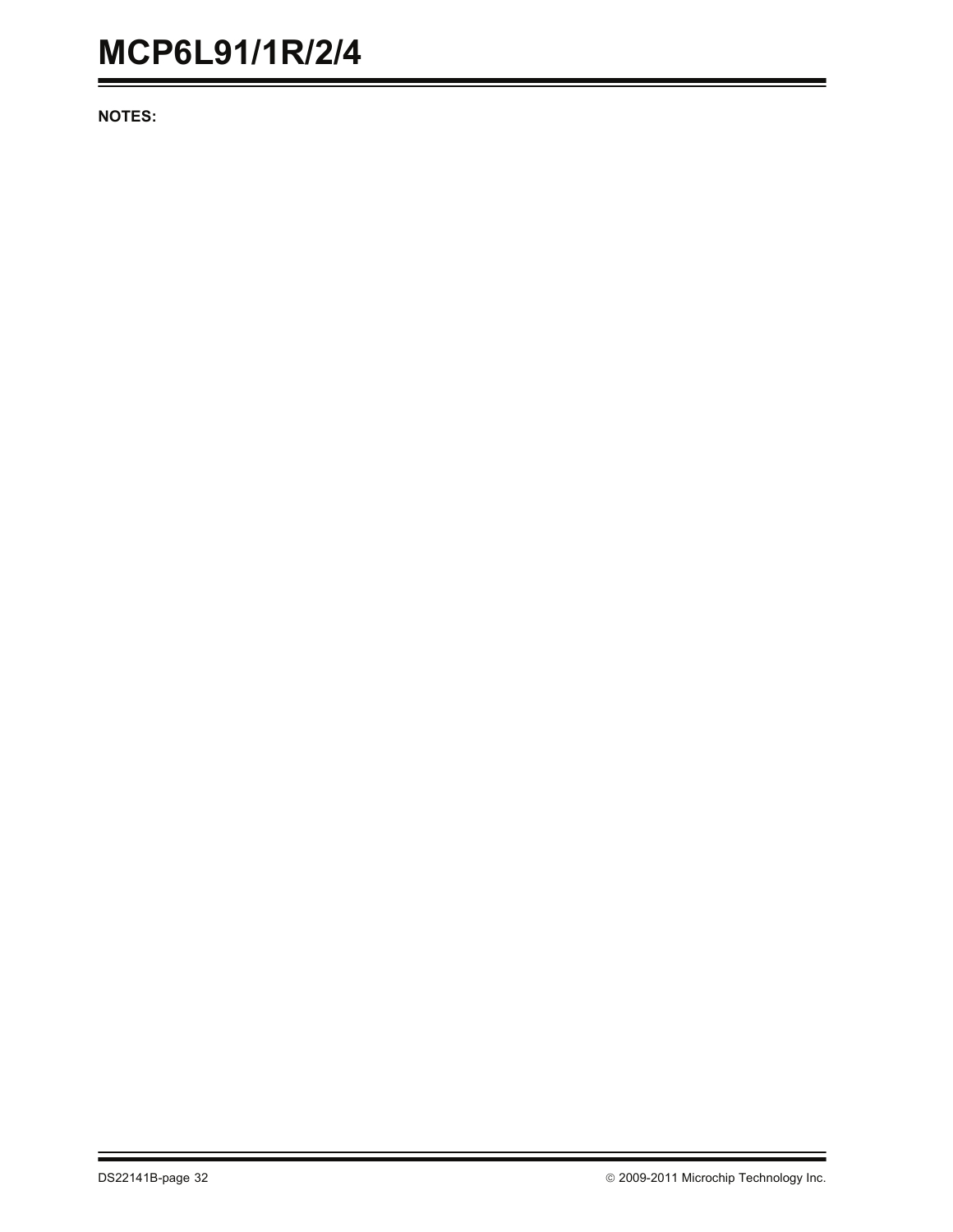### **PRODUCT IDENTIFICATION SYSTEM**

To order or obtain information, e.g., on pricing or delivery, refer to the factory or the listed sales office.

| PART NO.<br><b>Device</b><br>Range | <b>XX</b><br>х<br><b>Temperature</b><br>Package                                                                                                                        | Examples:<br>a) MCP6L91T-E/OT:<br>Tape and Reel,<br>Extended Temperature,<br>5LD SOT-23 package                                                                        |
|------------------------------------|------------------------------------------------------------------------------------------------------------------------------------------------------------------------|------------------------------------------------------------------------------------------------------------------------------------------------------------------------|
| Device:                            | MCP6L91T:<br>Single Op Amp (Tape and Reel)<br>(SOT-23, SOIC, MSOP)<br>Single Op Amp (Tape and Reel) (SOT-23)<br>MCP6L91RT:<br>MCP6L92T:<br>Dual Op Amp (Tape and Reel) | b) MCP6L91T-E/MS:<br>Tape and Reel,<br>Extended Temperature,<br>8LD MSOP package.<br>c) MCP6L91T-E/SN:<br>Tape and Reel,<br>Extended Temperature,<br>8LD SOIC package. |
|                                    | (SOIC, MSOP)<br>MCP6L94T:<br>Quad Op Amp (Tape and Reel)<br>(SOIC, TSSOP)                                                                                              | a) MCP6L91RT-E/OT: Tape and Reel,<br>Extended Temperature,<br>5LD SOT-23 package.                                                                                      |
| Temperature Range: E               | $= -40^{\circ}$ C to +125°C                                                                                                                                            | a) MCP6L92T-E/MS:<br>Tape and Reel,<br>Extended Temperature,<br>8LD MSOP package.                                                                                      |
| Package:                           | OT = Plastic Small Outline Transistor (SOT-23), 5-lead<br>MS<br>= Plastic MSOP, 8-lead<br>= Plastic SOIC, (3.99 mm body), 8-lead<br>SN                                 | b) MCP6L92T-E/SN:<br>Tape and Reel,<br>Extended Temperature,<br>8LD SOIC package.                                                                                      |
|                                    | = Plastic SOIC (3.99 mm body), 14-lead<br>SL<br>= Plastic TSSOP (4.4mm body), 14-lead<br>ST.                                                                           | a) MCP6L94T-E/SL:<br>Tape and Reel,<br>Extended Temperature,<br>14LD SOIC package.                                                                                     |
|                                    |                                                                                                                                                                        | b) MCP6L94T-E/ST:<br>Tape and Reel,<br>Extended Temperature,<br>14LD TSSOP package.                                                                                    |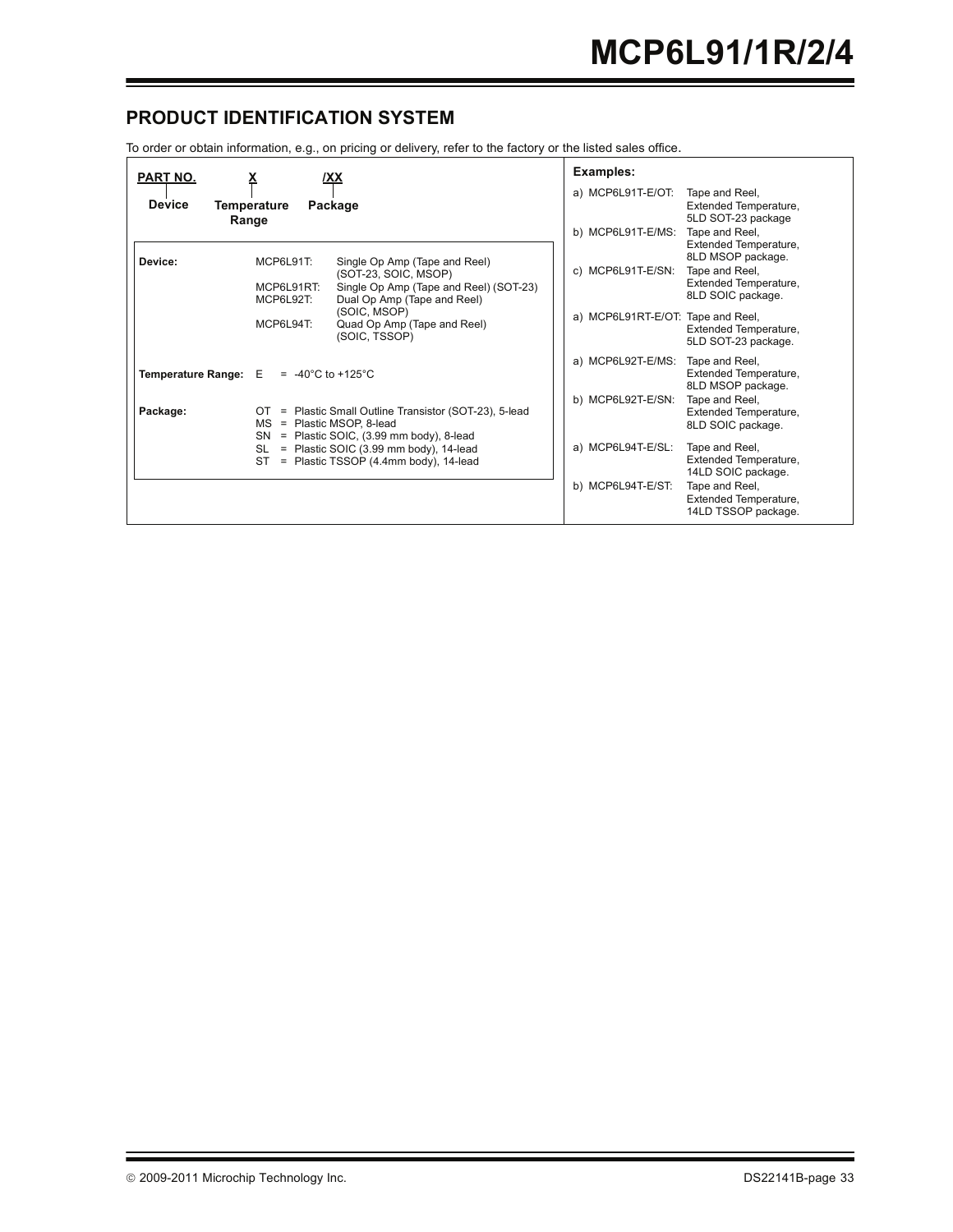**NOTES:**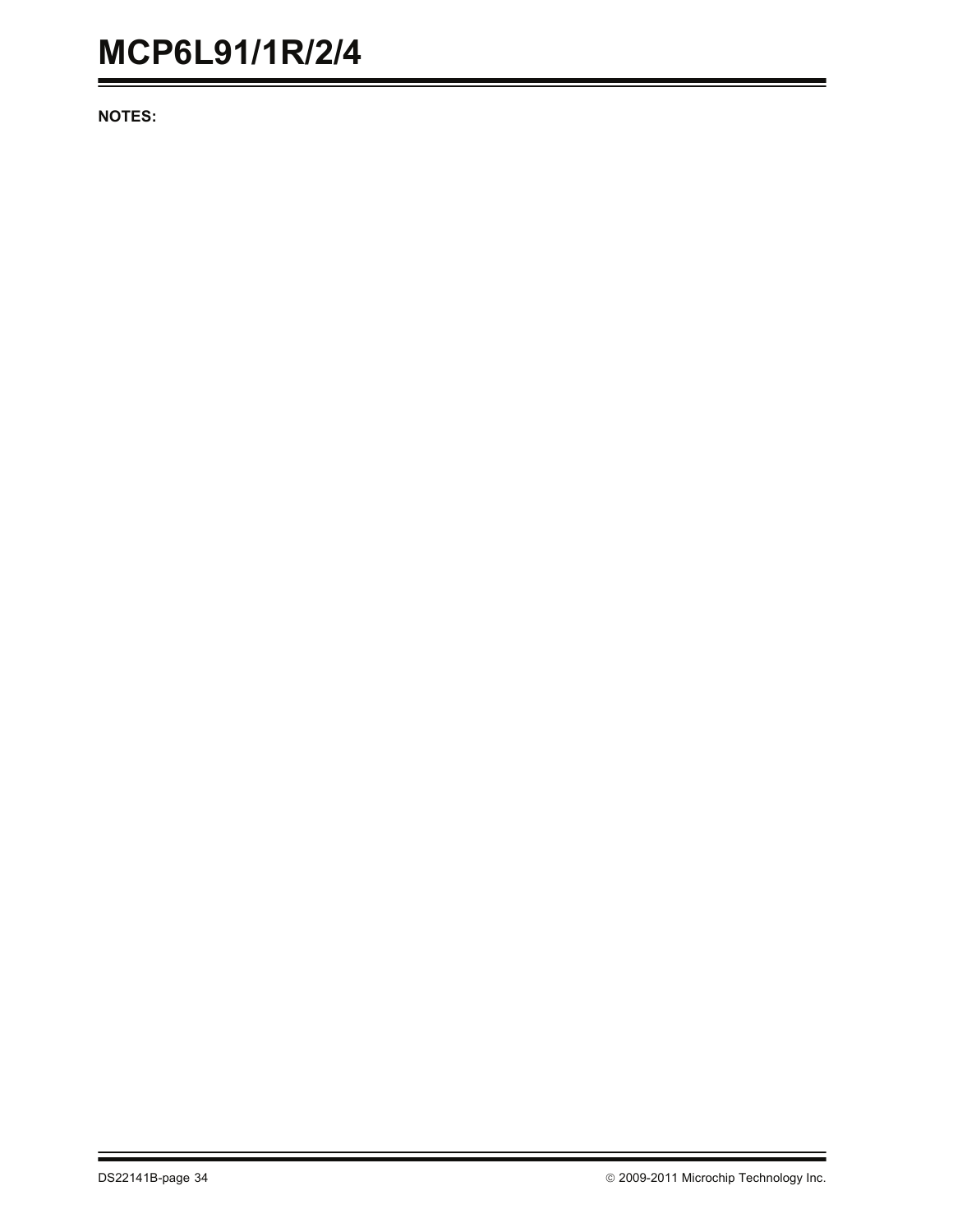#### **Note the following details of the code protection feature on Microchip devices:**

- Microchip products meet the specification contained in their particular Microchip Data Sheet.
- Microchip believes that its family of products is one of the most secure families of its kind on the market today, when used in the intended manner and under normal conditions.
- There are dishonest and possibly illegal methods used to breach the code protection feature. All of these methods, to our knowledge, require using the Microchip products in a manner outside the operating specifications contained in Microchip's Data Sheets. Most likely, the person doing so is engaged in theft of intellectual property.
- Microchip is willing to work with the customer who is concerned about the integrity of their code.
- Neither Microchip nor any other semiconductor manufacturer can guarantee the security of their code. Code protection does not mean that we are guaranteeing the product as "unbreakable."

Code protection is constantly evolving. We at Microchip are committed to continuously improving the code protection features of our products. Attempts to break Microchip's code protection feature may be a violation of the Digital Millennium Copyright Act. If such acts allow unauthorized access to your software or other copyrighted work, you may have a right to sue for relief under that Act.

Information contained in this publication regarding device applications and the like is provided only for your convenience and may be superseded by updates. It is your responsibility to ensure that your application meets with your specifications. MICROCHIP MAKES NO REPRESENTATIONS OR WARRANTIES OF ANY KIND WHETHER EXPRESS OR IMPLIED, WRITTEN OR ORAL, STATUTORY OR OTHERWISE, RELATED TO THE INFORMATION, INCLUDING BUT NOT LIMITED TO ITS CONDITION, QUALITY, PERFORMANCE, MERCHANTABILITY OR FITNESS FOR PURPOSE**.** Microchip disclaims all liability arising from this information and its use. Use of Microchip devices in life support and/or safety applications is entirely at the buyer's risk, and the buyer agrees to defend, indemnify and hold harmless Microchip from any and all damages, claims, suits, or expenses resulting from such use. No licenses are conveyed, implicitly or otherwise, under any Microchip intellectual property rights.

# **OUALITY MANAGEMENT SYSTEM CERTIFIED BY DNV**  $=$  ISO/TS 16949:2009 $=$

#### **Trademarks**

The Microchip name and logo, the Microchip logo, dsPIC, KEELOQ, KEELOQ logo, MPLAB, PIC, PICmicro, PICSTART, PIC<sup>32</sup> logo, rfPIC and UNI/O are registered trademarks of Microchip Technology Incorporated in the U.S.A. and other countries.

FilterLab, Hampshire, HI-TECH C, Linear Active Thermistor, MXDEV, MXLAB, SEEVAL and The Embedded Control Solutions Company are registered trademarks of Microchip Technology Incorporated in the U.S.A.

Analog-for-the-Digital Age, Application Maestro, chipKIT, chipKIT logo, CodeGuard, dsPICDEM, dsPICDEM.net, dsPICworks, dsSPEAK, ECAN, ECONOMONITOR, FanSense, HI-TIDE, In-Circuit Serial Programming, ICSP, Mindi, MiWi, MPASM, MPLAB Certified logo, MPLIB, MPLINK, mTouch, Omniscient Code Generation, PICC, PICC-18, PICDEM, PICDEM.net, PICkit, PICtail, REAL ICE, rfLAB, Select Mode, Total Endurance, TSHARC, UniWinDriver, WiperLock and ZENA are trademarks of Microchip Technology Incorporated in the U.S.A. and other countries.

SQTP is a service mark of Microchip Technology Incorporated in the U.S.A.

All other trademarks mentioned herein are property of their respective companies.

© 2009-2011, Microchip Technology Incorporated, Printed in the U.S.A., All Rights Reserved.



#### ISBN: 978-1-61341-623-5

*Microchip received ISO/TS-16949:2009 certification for its worldwide headquarters, design and wafer fabrication facilities in Chandler and Tempe, Arizona; Gresham, Oregon and design centers in California and India. The Company's quality system processes and procedures are for its PIC® MCUs and dsPIC® DSCs, KEELOQ® code hopping devices, Serial EEPROMs, microperipherals, nonvolatile memory and analog products. In addition, Microchip's quality system for the design and manufacture of development systems is ISO 9001:2000 certified.*